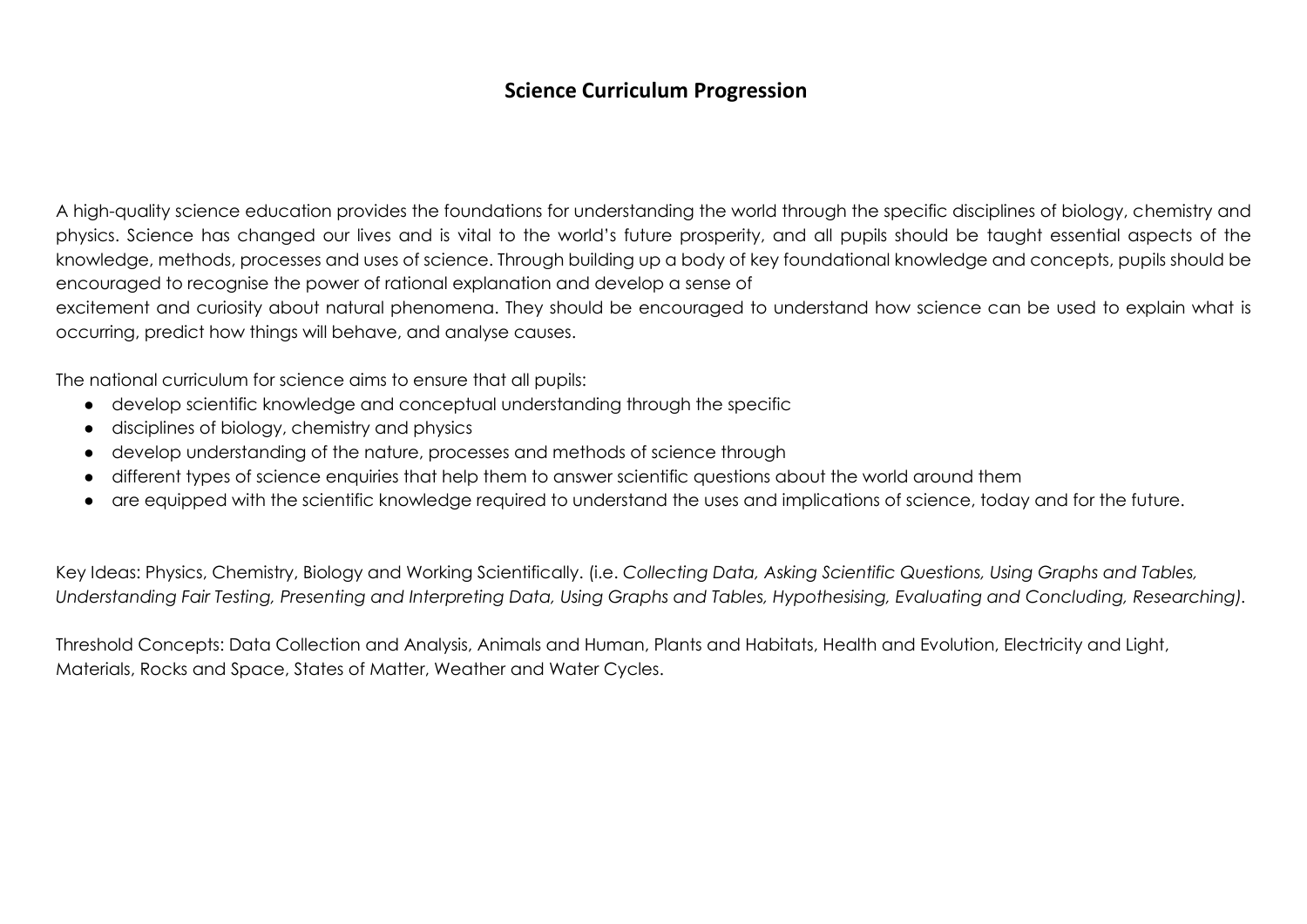|                         |                                                        | KS1                                                      | KS <sub>2</sub>                             |                                                       |                                                  |                                                           |
|-------------------------|--------------------------------------------------------|----------------------------------------------------------|---------------------------------------------|-------------------------------------------------------|--------------------------------------------------|-----------------------------------------------------------|
|                         | Year 1                                                 | Year 2                                                   | Year <sub>3</sub>                           | Year 4                                                | Year 5                                           | Year 6                                                    |
|                         | <b>Looking at Animals -</b><br>Habitats - Identify and | <b>The Apprentice Gardener</b><br>- Observe and describe | The Power of Forces -<br>Compare how things | Who am I? - Living things<br>and their habitats       | The Circle of Life and<br>reproduction of plants | <b>Body Pump and Body</b><br><b>Health - Identify and</b> |
| Breath of study         | name a variety of                                      | how seeds and bulbs                                      | move on different                           | Where does all that food                              | and animals - Describe                           | name the main parts of                                    |
|                         | different animals inc.                                 | grow into mature plants.                                 | surfaces.                                   | go? - Recognise that                                  | the differences in the life                      | the human circulatory                                     |
|                         | fish, amphibians,                                      | Find out and describe                                    | Notice that some forces                     | living things can be                                  | cycles of a mammal, an                           | system, and describe the                                  |
| <b>Bringing writing</b> | reptiles, birds,                                       | how plants need water,                                   | need contact between                        | groups in a variety of                                | amphibian, an insect                             | functions of the heart,                                   |
|                         | carnivores, omnivores                                  | light and a suitable                                     | two objects, but                            | ways. Describe the                                    | and a bird.                                      | blood vessels and blood                                   |
| to science              | and herbivores.                                        | temperature to grow                                      | magnetic forces can act                     | simple functions of the                               | Describe the life process                        | Recognise the impact of                                   |
|                         | Answer questions about                                 | and stay healthy.                                        | at a distance.                              | basic parts of the                                    | of reproduction in some                          | diet, exercise, drugs and                                 |
| (BWS)                   | animals in their habitats.                             | <b>BWS-Rewrite 'Jack and</b>                             | <b>BWS</b> - Write a story about            | digestive system in                                   | plants and animals.                              | lifestyle on the way their                                |
|                         | <b>BWS</b> – Write a story                             | the beanstalk' and                                       | why/how two magnets                         | humans.                                               | Describe the changes as                          | bodies function                                           |
|                         | (picture book) on your                                 | describe why and how                                     | struggled to play                           | Identify the different                                | humans develop to old                            | Describe the ways in                                      |
|                         | favourite animal and                                   | the beanstalk grew.                                      | together.                                   | types of teeth in humans                              | age.                                             | which nutrients and                                       |
|                         | their habitat.                                         |                                                          |                                             | and their simple                                      | <b>BWS</b> - Write a narrative                   | water are transported                                     |
|                         |                                                        | Growing up and Taking                                    | Animals and humans and                      | functions.                                            | about 'animal friendships                        | within animals, including                                 |
|                         | <b>Plant Detectives -</b>                              | <b>Care - Describe the</b>                               | all living things - Identify                | Construct and interpret a                             | and enemies.'                                    | humans.                                                   |
|                         | Identify and name a                                    | importance for humans                                    | that animals, including                     | variety of food chains,                               |                                                  | <b>BWS-Create a</b>                                       |
|                         | variety of common wild                                 | of exercise, eating the                                  | humans, need the right                      | identifying producers,                                | The Earth and beyond -                           | pamphlet for year 5's on                                  |
|                         | and garden plants,                                     | right amounts of different                               | types of nutrition, and                     | predators and prey.<br><b>BWS-Create a</b>            | Describe the movement                            | the importance of a                                       |
|                         | including deciduous                                    | types of food, and                                       | that they cannot make                       |                                                       | of the Earth, and other                          | healthy lifestyle.                                        |
|                         | and evergreen trees.                                   | hygiene.                                                 | their own food; they get                    | pamphlet for the dentist                              | planets, relative to the                         |                                                           |
|                         | Identify and describe<br>the basic structure of a      | <b>BWS</b> – Create a<br>pamphlet for year 1 to          | nutrition from what they                    | of how to look after your<br>teeth and what different | Sun in the solar system<br>Describe the movement | <b>Everything changes -</b><br>Recognise that living      |
|                         | variety of common                                      | explain why being                                        | eat.<br>Identify that humans and            | teeth there are.                                      | of the Moon relative to                          | things have changed                                       |
|                         | flowering plants,                                      | healthy is important.                                    | some animals have                           |                                                       | the Earth                                        | over time and that fossils                                |
|                         | including trees.                                       |                                                          | skeletons and muscles for                   | Switched on - Identify                                | Describe the Sun, Earth                          | provide information                                       |
|                         | <b>BWS</b> – Write a speech                            | All Things Bright and                                    | support, protection and                     | common appliances that                                | and Moon as                                      | about living things that                                  |
|                         | about your favourite                                   | <b>Beautiful - Describe how</b>                          | movement.                                   | run on electricity.                                   | approximately spherical                          | inhabited the Earth                                       |
|                         | tree or flower. What                                   | animals obtain their food                                | BWS - Write a letter to a                   | Construct a simple series                             | bodies.                                          | millions of years ago                                     |
|                         | about this plant do you                                | from plants and other                                    | safari park explaining                      | electrical circuit.                                   | BWS - Write a letter to Tim                      | Recognise that living                                     |
|                         | like?                                                  | animals, using the idea of                               | what your chosen animal                     | identifying and naming                                | Peake explaining what                            | things produce offspring                                  |
|                         |                                                        | a simple food chain, and                                 | would need to stay                          | its basic parts, including                            | you have learnt about                            | of the same kind, but                                     |
|                         | Using our senses -                                     | identify and name                                        | healthy.                                    | cells, wires, bulbs,                                  | our solar system and ask                         | normally offspring vary                                   |
|                         | introduction to the                                    | different sources of food.                               |                                             | switches and buzzers.                                 | him relevant questions.                          | and are not identical to                                  |
|                         | concept of five senses                                 | BWS - Write a simple 3-                                  | How does your garden                        | <b>BWS</b> - Write a newspaper                        |                                                  | their parents.                                            |
|                         | that help them to find                                 | part food chain poem.                                    | grow? - Identify and                        | report on the importance                              | Feel the force - Explain                         | <b>BWS</b> – Write a newspaper                            |
|                         | out about the world                                    | E.g. Grass - Rabbit - Fox                                | describe the functions of                   | of electricity.                                       | that unsupported objects                         | report on the theory of                                   |
|                         | around them and link                                   |                                                          | different parts of                          |                                                       | fall towards the Earth                           | evolution.                                                |
|                         | those senses to                                        | <b>Marvellous Materials -</b>                            | flowering plants: roots,                    | <b>Good Vibrations -</b>                              | because of the force of                          |                                                           |
|                         | particular parts of their                              | Identify and compare                                     | stem/trunk, leaves and                      | Identify how sounds are                               | gravity. Recognise that                          | The Nature Library -                                      |
|                         | body.                                                  | the uses of a variety of                                 | flowers.                                    | made, associating some                                | some mechanisms,                                 | Describe how living                                       |
|                         |                                                        | everyday materials,                                      |                                             |                                                       | including levers, pulleys                        | things are classified into                                |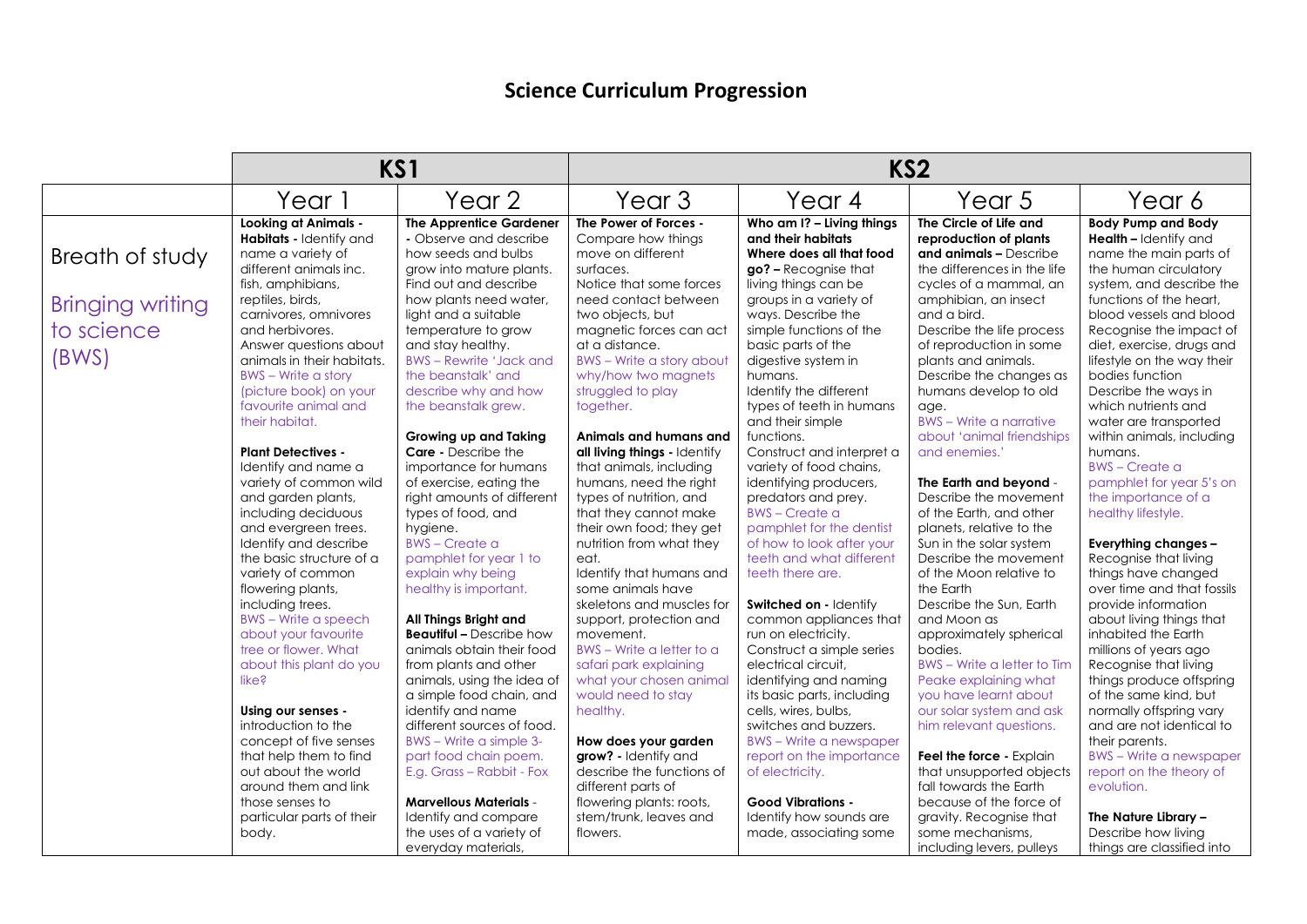|                                            |                                                                                                                                                                                                                                                                                                                                                                    |                                                                                                                                                                                                                                                                                                                                                                                                                           | Science Curriculum Progression                                                                                                                                                                                                                                                                                                                                                                                                                                                                                                                                                                                                                                                                                                                                                                                                                                                                                                                                                            |                                                                                                                                                                                                                                                                                                                                                                                                                                                                                                                                                                                                                                                                                      |                                                                                                                                                                                                                                                                                                                                                                                                                                                                                                                                                                                                                                                                                                                                                                                                                        |                                                                                                                                                                                                                                                                                                                                                                                                                                                                                                                                                                                                                                                                                                                                                                                                                                                                                                                                   |
|--------------------------------------------|--------------------------------------------------------------------------------------------------------------------------------------------------------------------------------------------------------------------------------------------------------------------------------------------------------------------------------------------------------------------|---------------------------------------------------------------------------------------------------------------------------------------------------------------------------------------------------------------------------------------------------------------------------------------------------------------------------------------------------------------------------------------------------------------------------|-------------------------------------------------------------------------------------------------------------------------------------------------------------------------------------------------------------------------------------------------------------------------------------------------------------------------------------------------------------------------------------------------------------------------------------------------------------------------------------------------------------------------------------------------------------------------------------------------------------------------------------------------------------------------------------------------------------------------------------------------------------------------------------------------------------------------------------------------------------------------------------------------------------------------------------------------------------------------------------------|--------------------------------------------------------------------------------------------------------------------------------------------------------------------------------------------------------------------------------------------------------------------------------------------------------------------------------------------------------------------------------------------------------------------------------------------------------------------------------------------------------------------------------------------------------------------------------------------------------------------------------------------------------------------------------------|------------------------------------------------------------------------------------------------------------------------------------------------------------------------------------------------------------------------------------------------------------------------------------------------------------------------------------------------------------------------------------------------------------------------------------------------------------------------------------------------------------------------------------------------------------------------------------------------------------------------------------------------------------------------------------------------------------------------------------------------------------------------------------------------------------------------|-----------------------------------------------------------------------------------------------------------------------------------------------------------------------------------------------------------------------------------------------------------------------------------------------------------------------------------------------------------------------------------------------------------------------------------------------------------------------------------------------------------------------------------------------------------------------------------------------------------------------------------------------------------------------------------------------------------------------------------------------------------------------------------------------------------------------------------------------------------------------------------------------------------------------------------|
|                                            | <b>BWS</b> – Make a leaflet to<br>go in a hospital telling<br>people about senses.<br><b>Everyday Materials -</b><br>Distinguishing between<br>and object and a<br>material from which it is<br>made.<br>Identify and name a<br>variety of everyday<br>materials.<br><b>BWS-Rewrite '3 little</b><br>pigs' using different<br>materials.<br>They will organise any | including wood, metal,<br>plastic, brick, rock, paper<br>and cardboard for<br>particular uses.<br>Find out how the shapes<br>of solid objects made<br>from some materials can<br>be changed by<br>squashing, bending,<br>twisting and stretching.<br><b>BWS</b> – Write a letter to<br>Goldilocks and explain<br>why she might find the<br>different materials in the<br>beds uncomfortable.<br>Children record series of | Explore the requirements<br>of plants for life and<br>growth (air, light, water,<br>nutrients from soil, and<br>room to grow) and how<br>they vary from plant to<br>plant.<br><b>BWS</b> – Write a poem<br>about the growth of a<br>plant and what it needs<br>to grow.<br><b>Can You Lose Your</b><br><b>Shadow?</b> - Recognise<br>that they need light in<br>order to see things and<br>that dark is the absence<br>of light. Notice that light<br>is reflected from surfaces.<br>Recognise that shadows<br>are formed when the<br>lights from a light source<br>is blocked by a solid<br>object.<br>BWS – Write a story about<br>a child who thinks they<br>lose their shadow at<br>night.<br><b>Rock Detectives -</b><br>Compare and group<br>together different kinds<br>of rocks on the basis of<br>their appearance and<br>simple physical<br>properties.<br><b>BWS</b> – Create a<br>pamphlet on the<br>different types of rock<br>and how they are<br>formed.<br>They will have | of them with something<br>vibrating.<br>Recognise that vibrations<br>from sounds travel<br>through a medium to the<br>ear.<br>BWS - Write a letter to<br>your favourite<br>musician/band<br>explaining what their<br>music sounds like and<br>why.<br>In a state $-$ Compare<br>and group materials<br>together, according to<br>whether they are solids,<br>liquids or gases.<br>Observe that some<br>materials change state<br>when they are heated or<br>cooled, and measure or<br>research the<br>temperature at which<br>this happens in degrees<br>Celsius.<br><b>BWS</b> – Write a story<br>(picture book) for KS1<br>explaining the water<br>cycle.<br>Children will ask and | and gears, allow a<br>smaller force to have a<br>greater effect.<br><b>BWS-Create a</b><br>pamphlet to give to the<br>ancient Egyptians to<br>advise on how they<br>should build the<br>pyramids.<br><b>Everyday Materials and</b><br><b>Marvellous mixtures - Use</b><br>knowledge of solids,<br>liquids and gases to<br>decide how mixtures<br>might be separated,<br>including through<br>filtering, sieving and<br>evaporating. Compare<br>and group together<br>everyday materials on<br>the basis of their<br>properties, including their<br>hardness, solubility,<br>transparency,<br>conductivity (electrical<br>and thermal), and<br>response to magnets.<br><b>BWS</b> – Write instructions<br>on the best techniques<br>to use when trying to find<br>nuggets of gold in a river.<br>They will consider how | broad groups according<br>to common observable<br>characteristics and<br>based on similarities and<br>differences, including<br>micro-organisms, plants<br>and animals.<br><b>BWS</b> - Write a narrative<br>about what micro-<br>organisms need to<br>survive.<br>Light up your world - Use<br>the idea that light travels<br>in straight lines to explain<br>that objects are seen<br>because they give out or<br>reflect light into the eye.<br><b>BWS</b> – Write a poem<br>about how light travels<br>and how we see.<br>Danger! Low voltage -<br>Compare and give<br>reasons for variations in<br>how components<br>function, including the<br>brightness of bulbs, the<br>loudness of buzzers and<br>the on/off position of<br>switches.<br><b>BWS</b> - Write a letter to<br><b>EON discussing the</b><br>importance of electricity<br>and how solar<br>panels/turbines can help<br>our environment.<br>Children will use |
| Gathering<br>and<br>presenting<br>evidence | data that they collect<br>using tables and tally<br>charts as appropriate.<br>strong emphasis on<br>children observing<br>closely, identifying and                                                                                                                                                                                                                 | observations using<br>labelled drawings and<br>photographs in diaries.<br>Working scientifically by<br>making careful<br>observations over time.                                                                                                                                                                                                                                                                          | opportunities to gather<br>data and record and<br>present these in a range<br>of ways.<br>When working<br>scientifically children will                                                                                                                                                                                                                                                                                                                                                                                                                                                                                                                                                                                                                                                                                                                                                                                                                                                    | answer questions about<br>teeth, digestion and food<br>chains by carrying out<br>research using<br>secondary sources.                                                                                                                                                                                                                                                                                                                                                                                                                                                                                                                                                                | rocks are affected by<br>weathering over time<br>and work scientifically to<br>carry out tests to<br>establish the hardness<br>and permeability of<br>different kinds of rocks.                                                                                                                                                                                                                                                                                                                                                                                                                                                                                                                                                                                                                                        | secondary sources of<br>information with<br>increasing<br>independence in order<br>to find answers to<br>questions about the<br>functions of different                                                                                                                                                                                                                                                                                                                                                                                                                                                                                                                                                                                                                                                                                                                                                                            |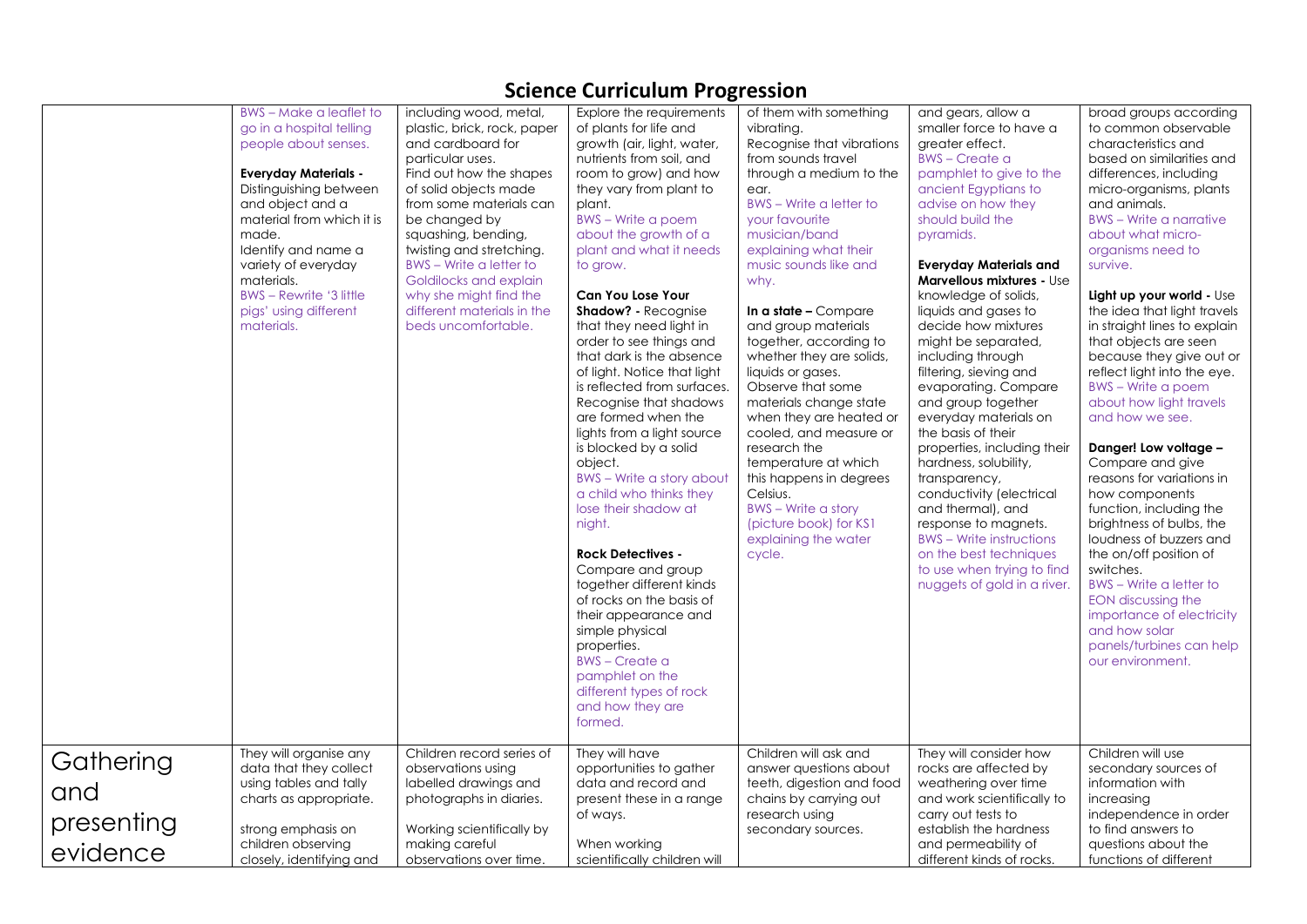|                           |                                                                                                                                                                                    |                                                                                                                                                                                                                                                                                    | Science Carncalam Frogression                                                                                                                                                                                                                                                                                                                                                                                           |                                                                                                                                                                                                                                                                                                                                                                                                                                                                                                                                                                                                                                                                                |                                                                                                                                                                                                                                                                                                                                                                                                                      |                                                                                                                                                                                                                                                                                                                                                                 |
|---------------------------|------------------------------------------------------------------------------------------------------------------------------------------------------------------------------------|------------------------------------------------------------------------------------------------------------------------------------------------------------------------------------------------------------------------------------------------------------------------------------|-------------------------------------------------------------------------------------------------------------------------------------------------------------------------------------------------------------------------------------------------------------------------------------------------------------------------------------------------------------------------------------------------------------------------|--------------------------------------------------------------------------------------------------------------------------------------------------------------------------------------------------------------------------------------------------------------------------------------------------------------------------------------------------------------------------------------------------------------------------------------------------------------------------------------------------------------------------------------------------------------------------------------------------------------------------------------------------------------------------------|----------------------------------------------------------------------------------------------------------------------------------------------------------------------------------------------------------------------------------------------------------------------------------------------------------------------------------------------------------------------------------------------------------------------|-----------------------------------------------------------------------------------------------------------------------------------------------------------------------------------------------------------------------------------------------------------------------------------------------------------------------------------------------------------------|
|                           | classifying, and<br>comparing and<br>contrasting.<br>Perform simple tests to<br>explore questions.<br>Look for simple patterns,<br>for example, about their<br>likes and dislikes. | Observing changes over<br>time, identifying and<br>classifying, and noticing<br>patterns.                                                                                                                                                                                          | compare and group<br>together a variety of<br>everyday materials on<br>the basis of whether they<br>are attracted to a<br>magnet.<br>Children will ask and<br>answer their own<br>questions about plants<br>through classifying,<br>observing over time,<br>conducting fair test<br>investigations and using<br>secondary sources.                                                                                      | Children will make<br>detailed observations<br>and learn which features<br>are useful for<br>identification and<br>classification.<br>Children will make<br>careful observations and<br>explain what they show.<br>They will also observe<br>and measure changes<br>over time, first-hand and<br>using secondary sources.<br>They will classify materials<br>and record their sorting<br>using Venn diagrams.<br>They will group and<br>classify teeth by their<br>function and relate this<br>to diet.<br>They will present<br>information in labelled<br>diagrams, lists, sorting<br>diagrams and keys, and<br>will learn to interpret<br>information presented in<br>a key. | They look at scientific<br>ideas from the past and<br>carry out an activity to<br>find evidence to support<br>or refute famous<br>scientists' ideas. They<br>make predictions as a<br>result of carrying out<br>simple activities and go<br>on to plan new<br>investigations.                                                                                                                                        | parts of the circulatory<br>system that they cannot<br>investigate first hand.<br>(This should involve them<br>using quality non-fiction<br>books, web-based<br>material and health<br>education publications).                                                                                                                                                 |
| Exploring and<br>Planning | Each sense is explored<br>by children as they<br>answer a variety of<br>science questions.<br>Compare and describe<br>physical properties of<br>everyday materials.                | Observing change over<br>time and comparative<br>tests; there is also<br>identifying and<br>classifying, pattern<br>finding and research<br>using secondary sources<br>(videos).<br>using simple equipment<br>and recording their<br>observations in a range<br>of different ways. | Children will ask and<br>answer their own<br>questions about the<br>human body and diet<br>through classifying,<br>pattern-seeking<br>investigations and by<br>carrying out research<br>using secondary sources.<br>They will carry out<br>comparative and fair<br>tests to investigate the<br>strength of magnets and<br>how objects move on<br>different surfaces.<br>They will consider how<br>rocks are affected by | They will plan and carry<br>out a classifying enquiry,<br>recording findings using<br>tables, Venn and Carroll<br>diagrams and will<br>recognise that<br>generalizations cannot<br>be made from small<br>amounts of evidence.<br>They will have<br>opportunities to carry out<br>comparative and fair<br>tests on different types of<br>toothpaste and to record<br>and present data in a<br>range of ways.                                                                                                                                                                                                                                                                    | Children plan and carry<br>out comparative and fair<br>tests to answer questions<br>about how and why<br>certain materials are<br>selected and used<br>because of their<br>properties. They do this<br>increasingly<br>independently,<br>recognising and<br>controlling variables<br>where necessary, so that<br>they collect sufficient<br>quality evidence to<br>enable them to answer<br>their science questions. | Children use secondary<br>sources of information to<br>answer questions about<br>how mains electricity is<br>generated.<br>Children ask and<br>propose answers to their<br>own questions about<br>shadow formation as well<br>as exploring<br>quantitatively the<br>formation of shadows.<br>They carry out illustrative<br>practicals to explore<br>phenomena. |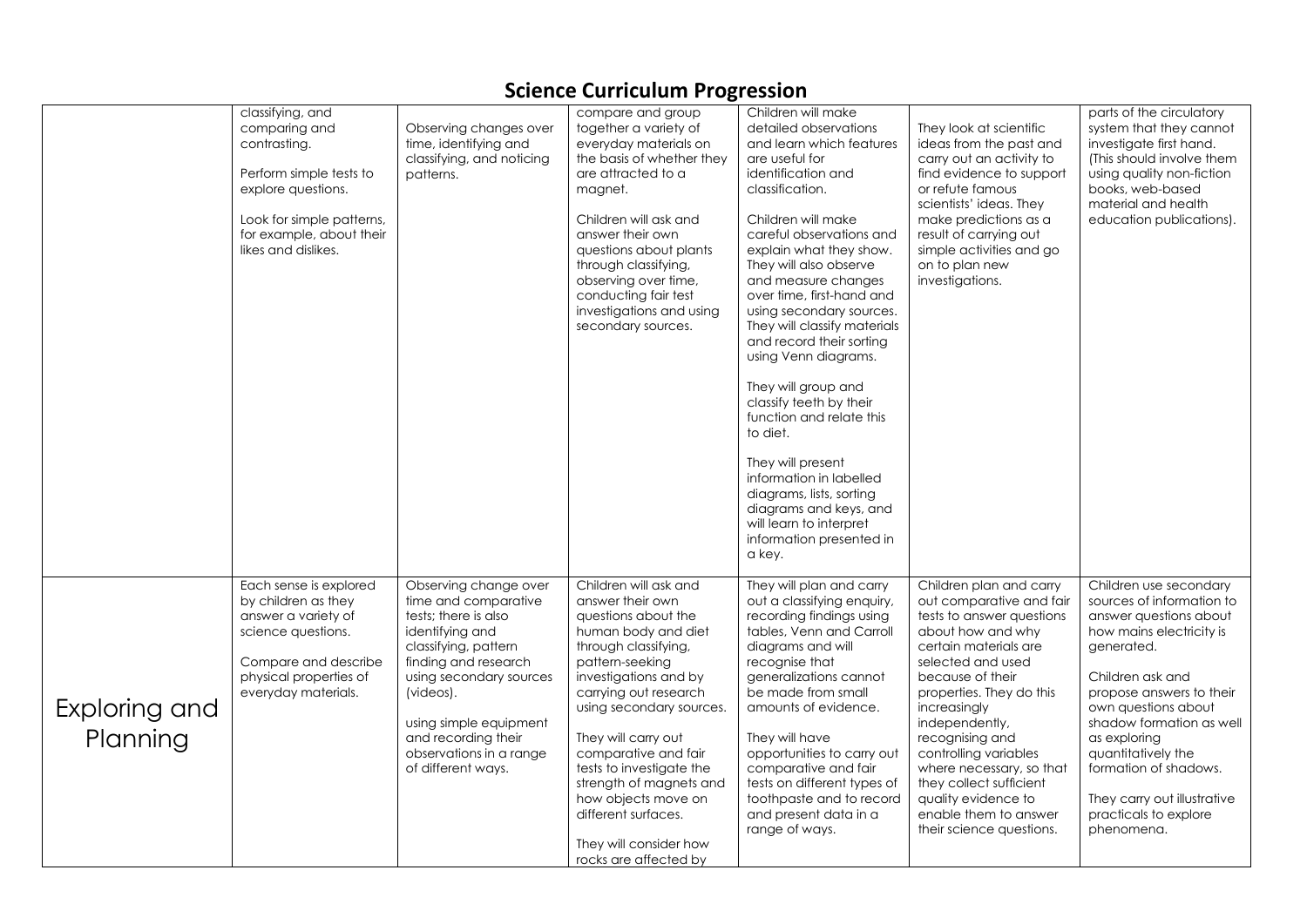|              |                                                  |                              | weathering over time<br>and work scientifically to | children will look for<br>patterns between the  | children plan and carry<br>out fair test and pattern- |                                                    |
|--------------|--------------------------------------------------|------------------------------|----------------------------------------------------|-------------------------------------------------|-------------------------------------------------------|----------------------------------------------------|
|              |                                                  |                              |                                                    |                                                 |                                                       |                                                    |
|              |                                                  |                              | carry out tests to<br>establish the hardness       | volume of a sound and                           | seeking investigations,                               |                                                    |
|              |                                                  |                              | and permeability of                                | the strength of the<br>vibrations that produced | observe carefully, record<br>accurate measurements.   |                                                    |
|              |                                                  |                              | different kinds of rocks.                          | it. They will also explore                      | and construct different                               |                                                    |
|              |                                                  |                              |                                                    | the pitch of a sound and                        | mechanisms.                                           |                                                    |
|              |                                                  |                              |                                                    | ways in which it can be                         |                                                       |                                                    |
|              |                                                  |                              |                                                    | changed. They will do                           |                                                       |                                                    |
|              |                                                  |                              |                                                    | this by investigating how                       |                                                       |                                                    |
|              |                                                  |                              |                                                    | to make and change the                          |                                                       |                                                    |
|              |                                                  |                              |                                                    | sounds produced in a                            |                                                       |                                                    |
|              |                                                  |                              |                                                    | range of different ways.                        |                                                       |                                                    |
|              |                                                  |                              |                                                    |                                                 |                                                       |                                                    |
|              |                                                  |                              |                                                    | They will plan and carry                        |                                                       |                                                    |
|              |                                                  |                              |                                                    | out fair tests, learning to                     |                                                       |                                                    |
|              |                                                  |                              |                                                    | identify and control                            |                                                       |                                                    |
|              |                                                  |                              |                                                    | variables and drawing                           |                                                       |                                                    |
|              |                                                  |                              |                                                    | up tables to record their                       |                                                       |                                                    |
|              |                                                  |                              |                                                    | data. This will then be                         |                                                       |                                                    |
|              |                                                  |                              |                                                    | presented as bar or bar                         |                                                       |                                                    |
|              |                                                  |                              |                                                    | line graphs.                                    |                                                       |                                                    |
|              | Look for simple patterns,                        | Observing changes over       | When working                                       | They will group and                             | Identify and name rocks,                              | Children will use                                  |
|              | for example, about their                         | time, identifying and        | scientifically children will                       | classify teeth by their                         | describing and                                        | observations and                                   |
|              | likes and dislikes.                              | classifying, and noticing    | ask and answer their own                           | function and relate this                        | comparing their                                       | secondary source                                   |
|              |                                                  | patterns.                    | questions about light and                          | to diet.                                        | observable properties                                 | material to help classify                          |
|              | Children use simple                              |                              | shadow as well as                                  |                                                 | and sorting them using a                              | living things, record<br>plants and animals in the |
|              | vocabulary to describe<br>their observations and | children will be classifying | investigate how some<br>materials block more       | They will present<br>information in labelled    | key. They will identify<br>ways in which rocks are    | school environment and                             |
|              | to identify similarities                         | materials, carrying out      | light than others.                                 | diagrams, lists, sorting                        | used in the local                                     | use evidence to support                            |
| Interpreting | and differences, and                             | comparative tests for        |                                                    | diagrams and keys, and                          | environment and suggest                               | or refute ideas.                                   |
|              | group the evidence                               | different properties and     | They will do this through                          | will learn to interpret                         | why the properties of                                 |                                                    |
| Results /    | they collect in different                        |                              | sorting objects according                          | information presented in                        | certain rocks make them                               | Children take                                      |
|              | ways, sometimes using                            |                              | to how much light they                             | a key.                                          | suitable for particular                               | measurements to record                             |
| Evidence     | criteria provided by their                       |                              | block, as well as through                          |                                                 | purposes.                                             | variation in plants and                            |
|              | teacher and sometimes                            |                              | simple shadow                                      | They will have the                              |                                                       | animals; they use                                  |
|              | developing their own                             |                              | investigations.                                    | opportunity to set up                           | There are opportunities                               | scientific models to                               |
|              | criteria, with support                           |                              |                                                    | simple comparative and                          | to develop graphing skills                            | describe complex                                   |
|              | and where appropriate.                           |                              | They will make                                     | fair tests, take                                | as well as                                            | processes such as                                  |
|              |                                                  |                              | predictions as to whether                          | measurements, including                         | communication and                                     | selective breeding and                             |
|              |                                                  |                              | two magnets will attract                           | using data loggers, and                         | presentation skills.                                  | natural selection, they                            |
|              |                                                  |                              | or repel each other,                               | report on their findings.                       |                                                       | question themselves and                            |
|              |                                                  |                              | depending on which                                 |                                                 |                                                       | their peers on aspects of                          |
|              |                                                  |                              | poles are facing.                                  | Children will identify                          |                                                       | adaptation, and they                               |
|              |                                                  |                              |                                                    | patterns in the data and                        |                                                       | develop their skills for                           |
|              |                                                  |                              | They will identify ways in                         | use these to answer their                       |                                                       | evaluating evidence.                               |
|              |                                                  |                              | which rocks are used in                            | investigation questions                         |                                                       |                                                    |
|              |                                                  |                              | the local environment                              | and to make further                             |                                                       | They develop the idea of                           |
|              |                                                  |                              | and suggest why the                                | predictions. When                               |                                                       | explaining and                                     |
|              |                                                  |                              | properties of certain                              | investigating changes of                        |                                                       | supporting the points                              |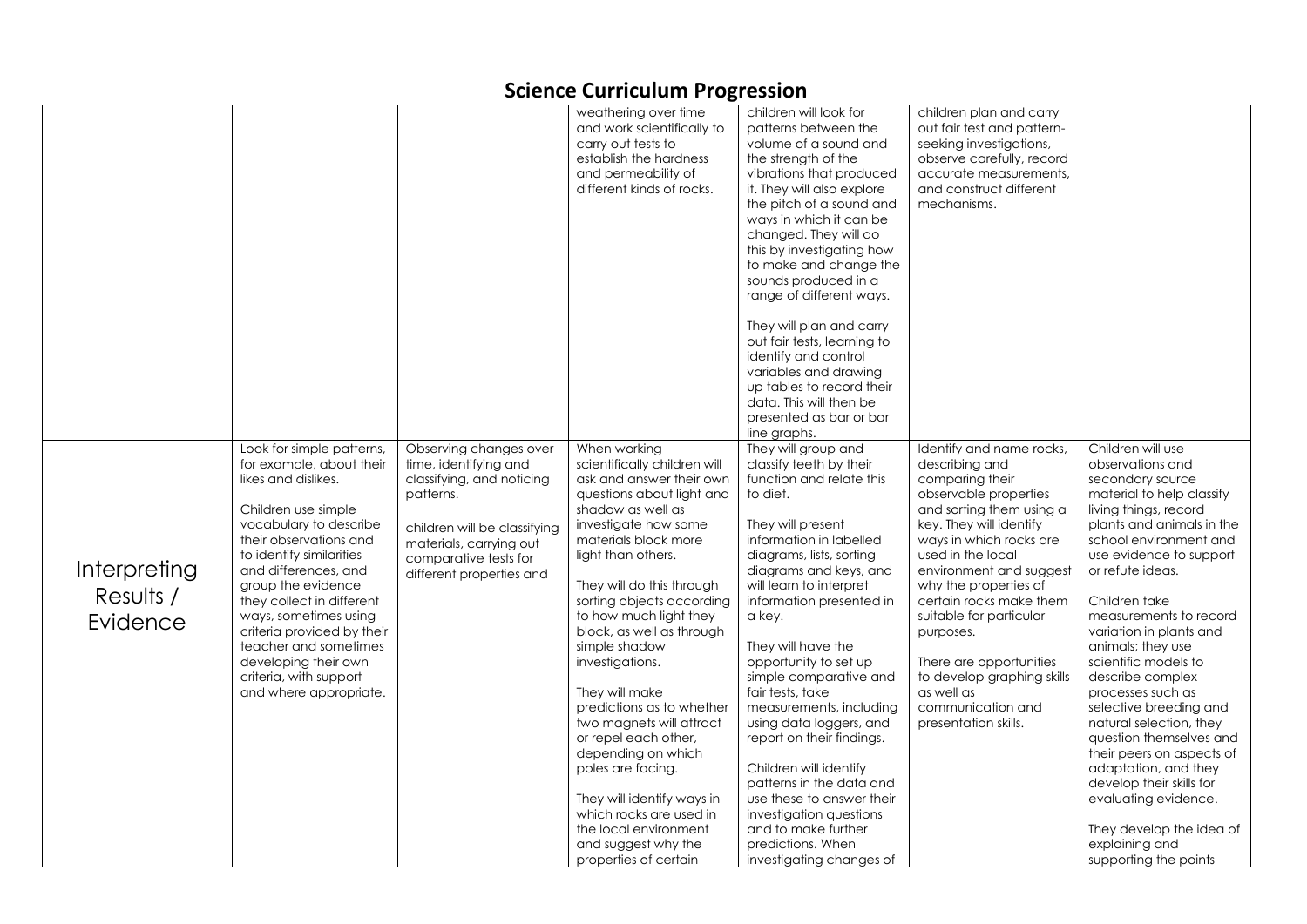|           |                                                                |                                             | rocks make them suitable<br>for particular purposes. | state they will use<br>thermometers and data<br>loggers, applying their<br>mathematical<br>knowledge of the<br>measurement of<br>temperature in degrees<br>Celsius and learning to<br>interpret a line graph<br>(data logger trace) of<br>temperature and time. |                                                      | they make with data and<br>evidence, and consider<br>how confident they feel<br>in the conclusions that<br>they draw, relating them<br>back to predictions that<br>they have made earlier. |
|-----------|----------------------------------------------------------------|---------------------------------------------|------------------------------------------------------|-----------------------------------------------------------------------------------------------------------------------------------------------------------------------------------------------------------------------------------------------------------------|------------------------------------------------------|--------------------------------------------------------------------------------------------------------------------------------------------------------------------------------------------|
|           | Key concepts:                                                  | Key concepts:                               | Key concepts:                                        | Key concepts:                                                                                                                                                                                                                                                   | Key concepts:                                        | Key concepts:                                                                                                                                                                              |
|           | <b>BIOLOGY</b>                                                 | <b>BIOLOGY</b>                              | <b>BIOLOGY</b>                                       | <b>BIOLOGY</b>                                                                                                                                                                                                                                                  | <b>BIOLOGY</b>                                       | <b>BIOLOGY</b>                                                                                                                                                                             |
|           | THE CELLULAR BASIS OF<br>LIFE                                  | THE CELLULAR BASIS OF<br><b>LIFE</b>        | THE CELLULAR BASIS OF<br>LIFE                        | THE CELLULAR BASIS OF<br><b>LIFE</b>                                                                                                                                                                                                                            | THE CELLULAR BASIS OF<br>LIFE                        | <b>THE CELLULAR BASIS OF</b><br><b>LIFE</b>                                                                                                                                                |
|           | <b>HEREDITY AND</b><br>LIFE CYCLES                             | <b>HEREDITY AND</b><br><b>LIFE CYCLES</b>   | <b>HEREDITY AND</b><br><b>LIFE CYCLES</b>            | <b>HEREDITY AND</b><br><b>LIFE CYCLES</b>                                                                                                                                                                                                                       | <b>HEREDITY AND</b><br><b>LIFE CYCLES</b>            | <b>HEREDITY AND</b><br><b>LIFE CYCLES</b>                                                                                                                                                  |
|           | VARIATION,<br><b>ADAPTATION AND</b><br><b>EVOLUTION</b>        | VARIATION, ADAPTATION<br>AND EVOLUTION      | <b>VARIATION, ADAPTATION</b><br><b>AND EVOLUTION</b> | <b>VARIATION, ADAPTATION</b><br><b>AND EVOLUTION</b>                                                                                                                                                                                                            | <b>VARIATION, ADAPTATION</b><br><b>AND EVOLUTION</b> | <b>VARIATION, ADAPTATION</b><br><b>AND EVOLUTION</b>                                                                                                                                       |
|           | <b>ORGANISMS AND THEIR</b><br><b>ENVIRONMENTS</b>              | ORGANISMS AND THEIR<br><b>ENVIRONMENTS</b>  | <b>ORGANISMS AND THEIR</b><br><b>ENVIRONMENTS</b>    | <b>ORGANISMS AND THEIR</b><br><b>ENVIRONMENTS</b>                                                                                                                                                                                                               | <b>ORGANISMS AND THEIR</b><br><b>ENVIRONMENTS</b>    | <b>ORGANISMS AND THEIR</b><br><b>ENVIRONMENTS</b>                                                                                                                                          |
| Threshold | <b>HEALTH AND DISEASE</b>                                      | <b>HEALTH AND DISEASE</b><br><b>PHYSICS</b> | <b>HEALTH AND DISEASE</b>                            | <b>HEALTH AND DISEASE</b><br><b>PHYSICS</b>                                                                                                                                                                                                                     | HEALTH AND DISEASE<br><b>PHYSICS</b>                 | <b>HEALTH AND DISEASE</b><br><b>PHYSICS</b>                                                                                                                                                |
| Concepts  | <b>PHYSICS</b>                                                 | MATTER                                      | <b>PHYSICS</b><br><b>MATTER</b>                      | <b>MATTER</b>                                                                                                                                                                                                                                                   | <b>MATTER</b>                                        | <b>MATTER</b>                                                                                                                                                                              |
|           | <b>MATTER</b>                                                  | <b>FORCES AND MOTION</b>                    | <b>FORCES AND MOTION</b>                             | FORCES AND MOTION                                                                                                                                                                                                                                               | <b>FORCES AND MOTION</b>                             | FORCES AND MOTION                                                                                                                                                                          |
|           | FORCES AND MOTION<br><b>SOUND, LIGHT AND</b>                   | SOUND, LIGHT AND<br><b>WAVES</b>            | <b>SOUND, LIGHT AND</b><br><b>WAVES</b>              | <b>SOUND, LIGHT AND</b><br><b>WAVES</b>                                                                                                                                                                                                                         | SOUND, LIGHT AND<br><b>WAVES</b>                     | <b>SOUND, LIGHT AND</b><br><b>WAVES</b>                                                                                                                                                    |
|           | <b>WAVES</b><br><b>ELECTRICITY AND</b>                         | <b>ELECTRICITY AND</b><br><b>MAGNETISM</b>  | <b>ELECTRICITY AND</b><br><b>MAGNETISM</b>           | <b>ELECTRICITY AND</b><br><b>MAGNETISM</b>                                                                                                                                                                                                                      | <b>ELECTRICITY AND</b><br><b>MAGNETISM</b>           | <b>ELECTRICITY AND</b><br><b>MAGNETISM</b>                                                                                                                                                 |
|           | <b>MAGNETISM</b><br><b>EARTH IN SPACE</b>                      | <b>EARTH IN SPACE</b>                       | <b>EARTH IN SPACE</b>                                | <b>EARTH IN SPACE</b>                                                                                                                                                                                                                                           | <b>EARTH IN SPACE</b>                                | <b>EARTH IN SPACE</b>                                                                                                                                                                      |
|           |                                                                | <b>CHEMISTRY</b>                            | <b>CHEMISTRY</b>                                     | <b>CHEMISTRY</b>                                                                                                                                                                                                                                                | <b>CHEMISTRY</b>                                     | <b>CHEMISTRY</b>                                                                                                                                                                           |
|           | <b>CHEMISTRY</b><br><b>SUBSTANCES AND</b><br><b>PROPERTIES</b> | <b>SUBSTANCES AND</b><br><b>PROPERTIES</b>  | SUBSTANCES AND<br><b>PROPERTIES</b>                  | <b>SUBSTANCES AND</b><br><b>PROPERTIES</b>                                                                                                                                                                                                                      | <b>SUBSTANCES AND</b><br><b>PROPERTIES</b>           | <b>SUBSTANCES AND</b><br><b>PROPERTIES</b>                                                                                                                                                 |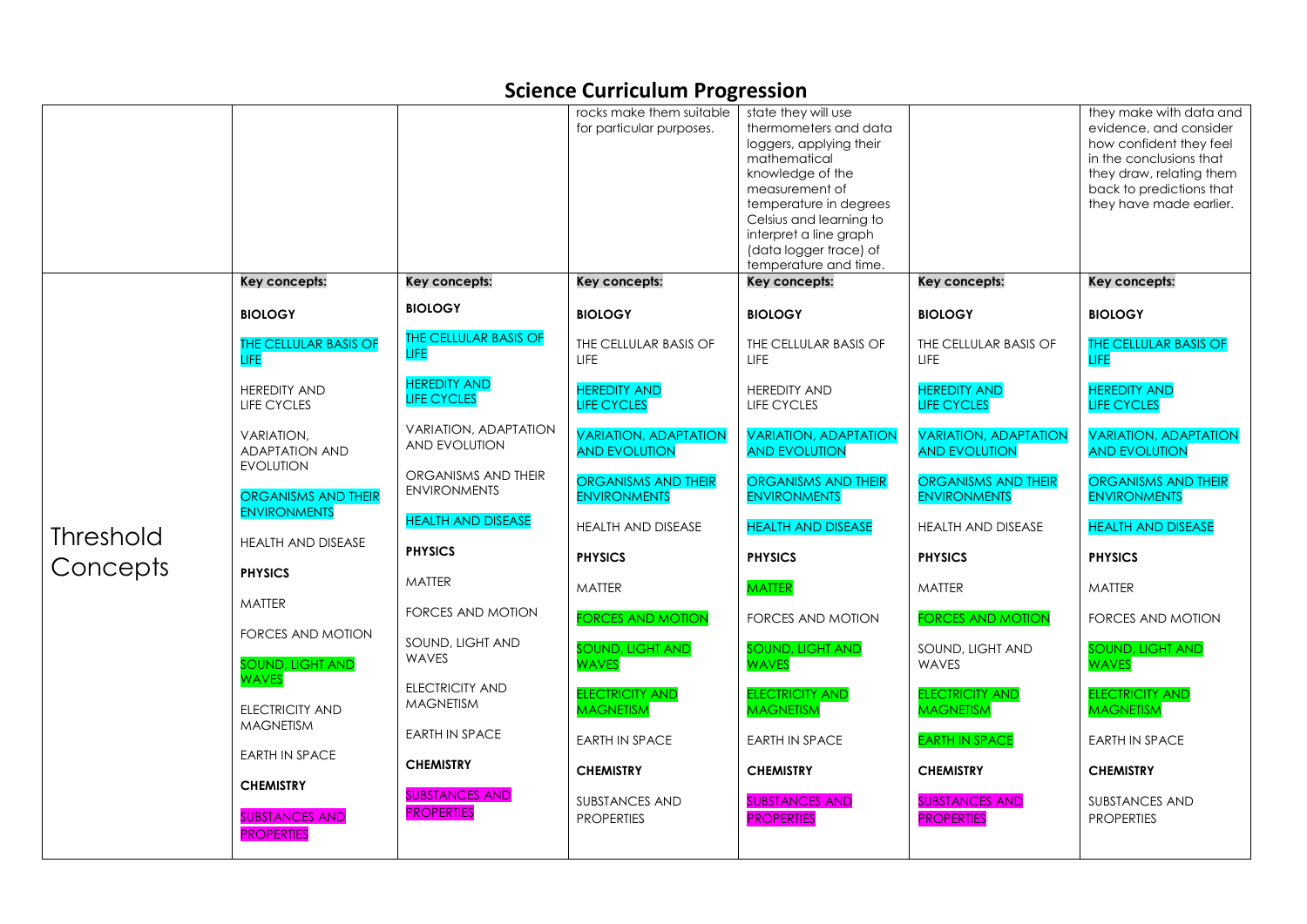|              |                           |                             | Science Curriculum Frogression |                           |                               |                                  |
|--------------|---------------------------|-----------------------------|--------------------------------|---------------------------|-------------------------------|----------------------------------|
|              | <b>PARTICLES AND</b>      | <b>PARTICLES AND</b>        | <b>PARTICLES AND</b>           | <b>PARTICLES AND</b>      | PARTICLES AND                 | <b>PARTICLES AND</b>             |
|              | <b>STRUCTURE</b>          | <b>STRUCTURE</b>            | <b>STRUCTURE</b>               | <b>STRUCTURE</b>          | <b>STRUCTURE</b>              | <b>STRUCTURE</b>                 |
|              |                           |                             |                                |                           |                               |                                  |
|              | <b>CHEMICAL REACTIONS</b> | CHEMICAL REACTIONS          | CHEMICAL REACTIONS             | <b>CHEMICAL REACTIONS</b> | <b>CHEMICAL REACTIONS</b>     | CHEMICAL REACTIONS               |
|              |                           |                             |                                |                           |                               |                                  |
|              |                           |                             |                                |                           |                               |                                  |
|              | EARTH'S ATMOSPHERE        | EARTH'S ATMOSPHERE          | EARTH'S ATMOSPHERE             | EARTH'S ATMOSPHERE        | <b>EARTH'S ATMOSPHERE</b>     | EARTH'S ATMOSPHERE               |
|              |                           |                             |                                |                           |                               |                                  |
|              | <b>DYNAMIC EARTH</b>      | <b>DYNAMIC EARTH</b>        | <b>DYNAMIC EARTH</b>           | DYNAMIC EARTH             | <b>DYNAMIC EARTH</b>          | <b>DYNAMIC EARTH</b>             |
|              |                           |                             |                                |                           |                               |                                  |
|              |                           |                             |                                |                           |                               |                                  |
|              |                           |                             |                                |                           |                               |                                  |
|              |                           |                             |                                |                           |                               |                                  |
|              |                           |                             |                                |                           |                               |                                  |
|              |                           |                             |                                |                           |                               |                                  |
|              |                           |                             |                                |                           |                               |                                  |
|              |                           |                             |                                |                           |                               |                                  |
|              |                           |                             |                                |                           |                               |                                  |
|              |                           |                             |                                |                           |                               |                                  |
|              |                           |                             |                                |                           |                               |                                  |
|              |                           |                             |                                |                           |                               |                                  |
|              |                           |                             |                                |                           |                               |                                  |
|              |                           |                             |                                |                           |                               |                                  |
|              |                           |                             |                                |                           |                               |                                  |
|              |                           |                             |                                |                           |                               |                                  |
|              |                           |                             |                                |                           |                               |                                  |
|              |                           |                             |                                |                           |                               |                                  |
|              |                           |                             |                                |                           |                               |                                  |
|              |                           |                             |                                |                           |                               |                                  |
|              |                           |                             |                                |                           |                               |                                  |
|              |                           |                             |                                |                           |                               |                                  |
|              |                           |                             |                                |                           |                               |                                  |
|              |                           |                             |                                |                           |                               |                                  |
|              | <b>Animals including</b>  | <b>Animals including</b>    | <b>Animals including</b>       | <b>Animals including</b>  | <b>Animals including</b>      | <b>Animals including</b>         |
|              | humans                    | humans                      | humans                         | humans                    | humans                        | humans                           |
|              | Fish, Reptiles, Mammals,  | Survival, Water, Air, Food, | Movement, Muscles,             | Mouth, Tongue, Teeth,     | Foetus, Embryo, Womb,         | Circulatory, Heart, Blood        |
|              | Birds.                    | Adult, Baby, Offspring,     | Bones,                         | Oesophagus, Stomach,      | Gestation, Baby, Toddler,     | Vessels, Veins, Arteries,        |
|              | Amphibians (+ examples    | Kitten, Calf, Puppy,        | Skull, Nutrition, Skeletons    | Small Intestine, Large    | Teenager, Elderly,            | Oxygenated,                      |
|              | of each)                  | Exercise, Hygiene           |                                | Intestine, Herbivore,     | Growth, Development,          | Deoxygenated, Valve,             |
| Conceptual   | Herbivore, Omnivore,      |                             | <b>Plants</b>                  | Carnivore, Canine,        | Puberty                       | Exercise, Respiration            |
|              | Carnivore,                | <b>Plants</b>               | Air, Light, Water,             | Incisor, Molar            |                               |                                  |
| Vocabulary ( | Leg, Arm, Elbow, Head,    | Seeds, Bulbs, Water,        | Nutrients, Soil,               |                           | Living things and their       | Living things and their          |
|              | Ear,                      | Light, Temperature,         | Reproduction,                  | Living things and their   | habitats                      | habitats                         |
| Component    | Nose, Back, Wings, Beak   | Growth                      | Transportation, Dispersal,     | habitats                  | Mammal, Reproduction,         | Classification,                  |
|              |                           |                             | Pollination, Flower            | Vertebrates, Fish,        | Insect, Amphibian, Bird,      | Vertebrates,                     |
| Knowledge)   | <b>Plants</b>             | Living things and their     |                                | Amphibians, Reptiles,     | Offspring                     | Invertebrates, Micro-            |
|              |                           | habitats                    |                                |                           |                               |                                  |
|              | Deciduous, Evergreen      |                             | Rocks                          | Birds, Mammals,           |                               | organisms, Amphibians,           |
|              | trees,                    | Living, Dead, Habitat,      | Fossils, Soils, Sandstone,     | Invertebrates, Snails,    | <b>Properties and changes</b> | Reptiles, Mammals,               |
|              | Leaves, Flowers           | Energy, Food chain,         | Granite, Marble, Pumice,       | Slugs, Worms, Spiders,    | of materials Hardness,        | <b>Insects</b>                   |
|              | (blossom),                | Predator, Prey,             | Crystals, Absorbent            | Insects, Environment,     | Solubility, Transparency,     |                                  |
|              |                           | Woodland, Pond, Desert      |                                | Habitats                  | Conductivity, Magnetic,       | <b>Evolution and Inheritance</b> |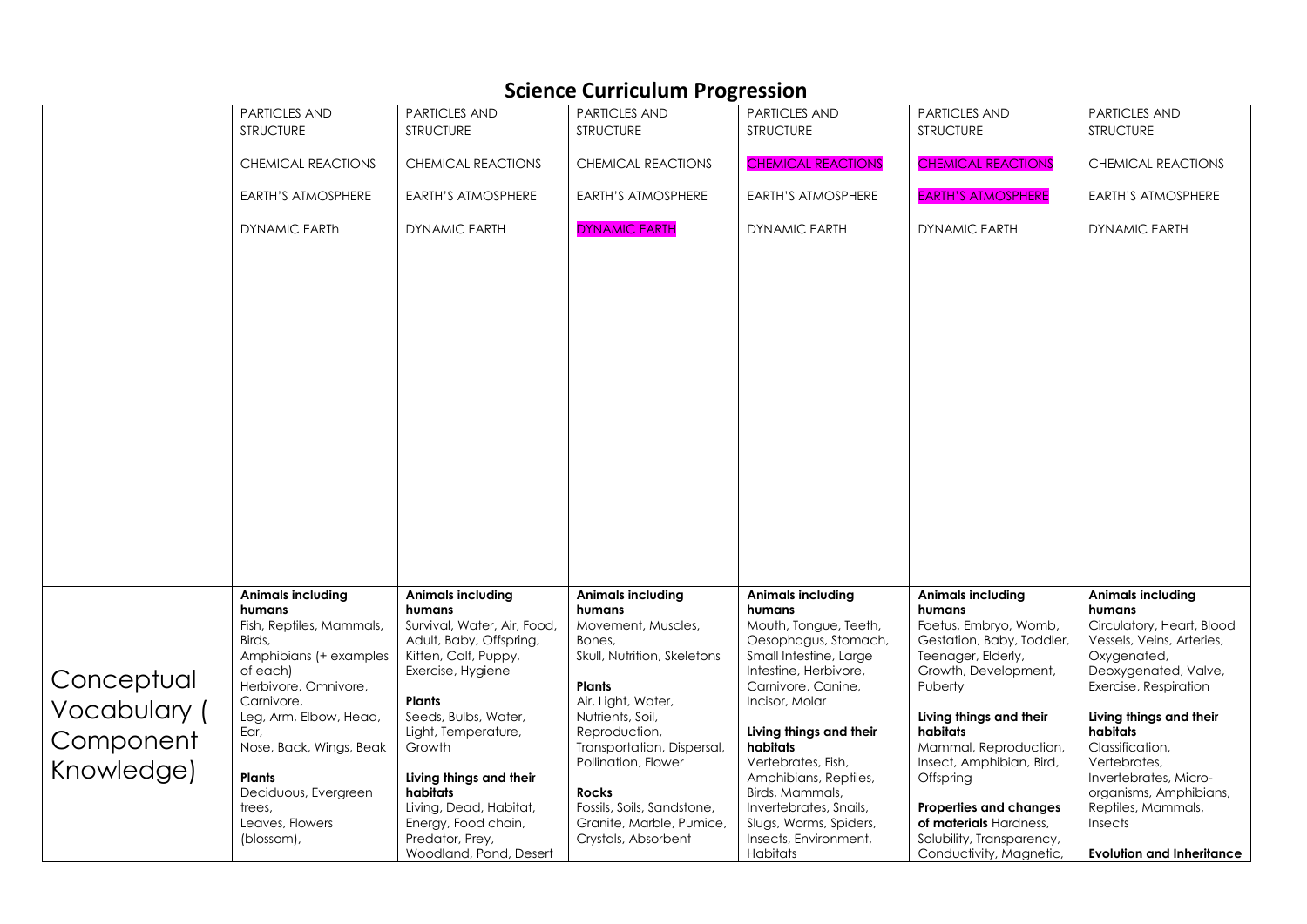| Petals, Fruit, Roots, Bulb,<br>Seed,<br>Trunk, Branches, Stem<br><b>Everyday Materials</b><br>Wood, Plastic, Glass,<br>Paper,<br>Water, Metal, Rock,<br>Hard, Soft,<br>Bendy, Rough, Smooth<br><b>Seasonal Changes</b><br>Summer, Spring,<br>Autumn, Winter, Sun,<br>Day, Moon, Night, Light,<br>Dark<br>Detailed vocabulary list<br>on individual plans. | <b>Everyday materials and</b><br>their uses<br>Hard, Soft, Stretchy, Stiff,<br>Shiny, Dull, Rough,<br>Smooth, Bendy,<br>Waterproof, Absorbent,<br>Opaque, Transparent<br>Brick, Paper, Fabrics,<br>Squashing, Bending,<br>Twisting, Stretching<br>Elastic, Foil<br>Detailed vocabulary list<br>on individual plans. | ັ<br>Light<br>Light, Shadows, Mirror,<br>Reflective, Dark,<br>Reflection<br>Forces and magnets<br>Magnetic, Force,<br>Contact, Attract, Repel,<br>Friction, Poles, Push, Pull<br>Detailed vocabulary list<br>on individual plans. | <b>States of Matter</b><br>Solid, Liquid, Gas,<br>Evaporation,<br>Condensation, Particles,<br>Temperature, Freezing,<br>Heating<br>Sound<br>Volume, Vibration, Wave,<br>Pitch, Tone, Speaker<br><b>Electricity</b><br>Cells, Wires, Bulbs,<br>Switches, Buzzers, Battery,<br>Circuit, Series,<br>Conductors, Insulators<br>Detailed vocabulary list | Filter, Evaporation,<br>Dissolving, Mixing<br><b>Earth and Space</b><br>Earth, Sun, Moon, Axis,<br>Rotation, Day, Night,<br>Phases of the Moon, star,<br>constellation<br><b>Forces</b><br>Air resistance, Water<br>resistance, Friction,<br>Gravity, Newton, Gears,<br>Pulleys<br>Detailed vocabulary list<br>on individual plans. | Fossils, Adaptation,<br>Evolution, Characteristics,<br>Reproduction, Genetics<br>Light<br>Refraction, Reflection,<br>Light, Spectrum,<br>Rainbow, Colour<br>Electricity<br>Cells, Wires, Bulbs,<br>Switches, Buzzers, Battery,<br>Circuit, Series,<br>Conductors, Insulators,<br>Amps, Volts, Cell<br>Detailed vocabulary list<br>on individual plans. |
|-----------------------------------------------------------------------------------------------------------------------------------------------------------------------------------------------------------------------------------------------------------------------------------------------------------------------------------------------------------|---------------------------------------------------------------------------------------------------------------------------------------------------------------------------------------------------------------------------------------------------------------------------------------------------------------------|-----------------------------------------------------------------------------------------------------------------------------------------------------------------------------------------------------------------------------------|-----------------------------------------------------------------------------------------------------------------------------------------------------------------------------------------------------------------------------------------------------------------------------------------------------------------------------------------------------|-------------------------------------------------------------------------------------------------------------------------------------------------------------------------------------------------------------------------------------------------------------------------------------------------------------------------------------|--------------------------------------------------------------------------------------------------------------------------------------------------------------------------------------------------------------------------------------------------------------------------------------------------------------------------------------------------------|
|                                                                                                                                                                                                                                                                                                                                                           |                                                                                                                                                                                                                                                                                                                     |                                                                                                                                                                                                                                   | on individual plans.                                                                                                                                                                                                                                                                                                                                |                                                                                                                                                                                                                                                                                                                                     |                                                                                                                                                                                                                                                                                                                                                        |
|                                                                                                                                                                                                                                                                                                                                                           |                                                                                                                                                                                                                                                                                                                     |                                                                                                                                                                                                                                   |                                                                                                                                                                                                                                                                                                                                                     |                                                                                                                                                                                                                                                                                                                                     |                                                                                                                                                                                                                                                                                                                                                        |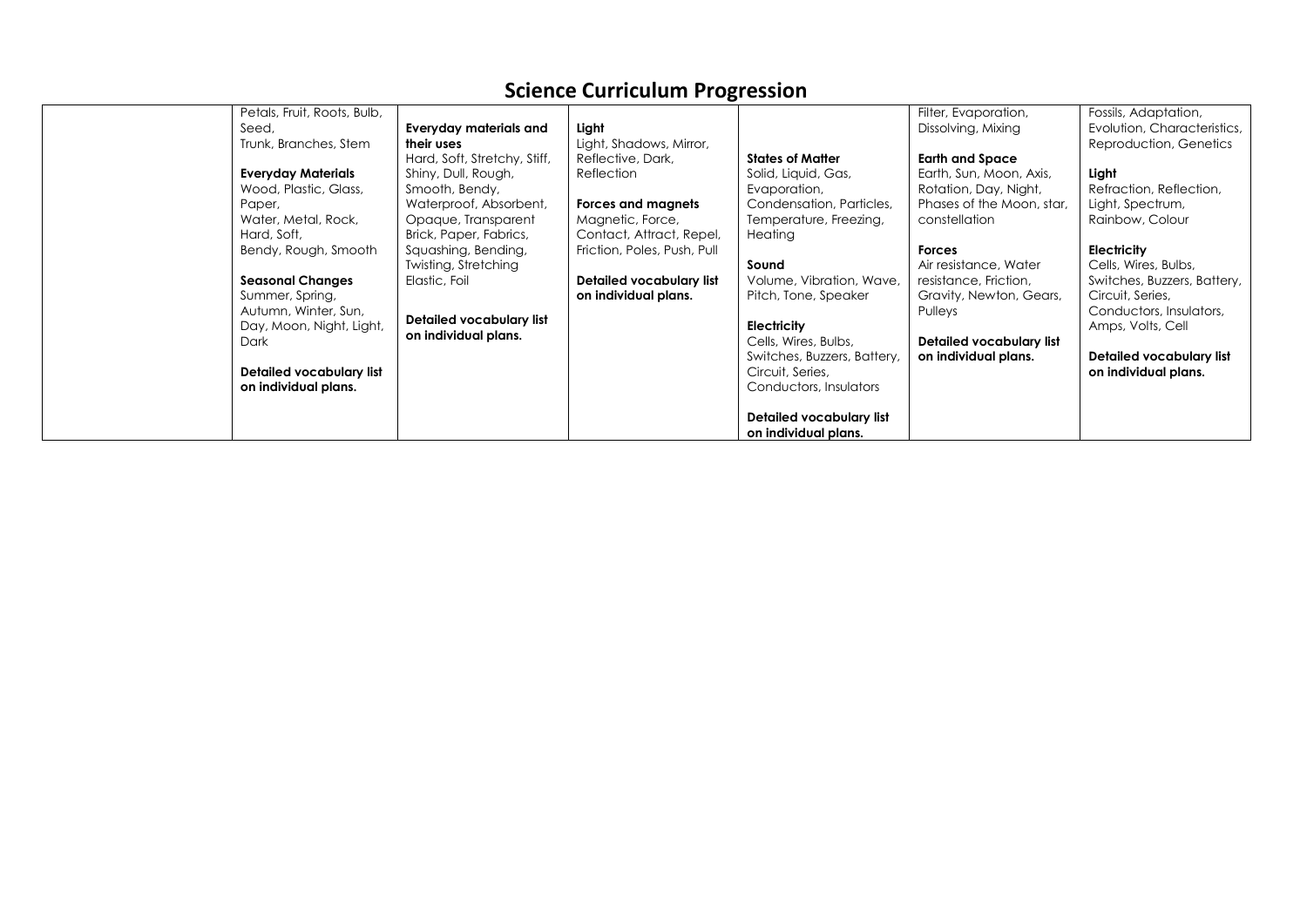| <b>Biology:</b><br><b>Biology:</b><br><b>Biology:</b><br>• Relate knowledge of plants to studies of evolution<br>• Identify and name a variety of common plants,<br>• Identify and describe the functions of different parts<br>including garden plants, wild plants and trees and<br>of flowering plants: roots, stem, leaves and flowers.<br>and inheritance.<br>those classified as deciduous and evergreen.<br>• Explore the requirements of plants for life and<br>• Relate knowledge of plants to studies of all living<br>• Identify and describe the basic structure of a<br>growth (air, light, water, nutrients from soil, and room<br>things.<br><b>Milestones</b><br>variety of common flowering plants, including roots,<br>to grow) and how they vary from plant to plant.<br>• Describe the changes as humans develop to old<br>stem/trunk, leaves and flowers.<br>• Investigate the way in which water is transported<br>age.<br>• Observe and describe how seeds and bulbs grow<br>within plants.<br>• Identify and name the main parts of the human<br>into mature plants.<br>• Explore the role of flowers in the life cycle of<br>circulatory system, and describe the functions of the<br>• Find out and describe how plants need water, light<br>flowering plants, including pollination, seed formation<br>heart, blood vessels and blood.<br>and a suitable temperature to grow and stay<br>and seed dispersal.<br>• Recognise the impact of diet, exercise, drugs and<br>healthy.<br>• Identify that animals, including humans, need the<br>lifestyle on the way their bodies function.<br>• Identify and name a variety of common animals<br>right types and amounts of nutrition, that they cannot<br>• Describe the ways in which nutrients and water are<br>that are birds, fish, amphibians, reptiles, mammals<br>make their own food and they get nutrition from what<br>transported within animals, including humans.<br>and invertebrates.<br>they eat.<br>• Describe the differences in the life cycles of a<br>• Identify and name a variety of common animals<br>• Construct and interpret a variety of food chains,<br>mammal, an amphibian, an insect and a bird.<br>that are carnivores, herbivores and omnivores.<br>identifying producers, predators and prey.<br>• Describe the life process of reproduction in some<br>• Identify that humans and some animals have<br>plants and animals.<br>• Describe and compare the structure of a variety of<br>• Describe how living things are classified into broad<br>common animals (birds, fish, amphibians, reptiles,<br>skeletons and muscles for support, protection and<br>mammals and invertebrates, including pets).<br>movement.<br>groups according to common, observable<br>• Identify, name, draw and label the basic parts of<br>• Describe the simple functions of the basic parts of<br>characteristics and based on similarities and<br>the human body and say which part of the body is<br>the digestive system in humans.<br>differences, including micro-organisms, plants and<br>associated with each sense.<br>• Identify the different types of teeth in humans and<br>animals.<br>• Notice that animals, including humans, have<br>• Give reasons for classifying plants and animals<br>their simple functions.<br>based on specific characteristics.<br>offspring which grow into adults.<br>• Recognise that living things can be grouped in a<br>• Investigate and describe the basic needs of<br>variety of ways.<br>• Recognise that living things have changed over<br>animals, including humans, for survival (water, food<br>• Explore and use classification keys to help group,<br>time and that fossils provide information about living<br>identify and name a variety of living things in their<br>things that inhabited the Earth millions of years ago.<br>and air).<br>local and wider environment.<br>• Recognise that living things produce offspring of the<br>• Describe the importance for humans of exercise,<br>eating the right amounts of different types of food<br>• Recognise that environments can change and that<br>same kind, but normally offspring vary and are not<br>this can sometimes pose dangers to living things.<br>identical to their parents.<br>and hygiene.<br>• Explore and compare the differences between<br>Identify how plants and animals, including humans,<br>• Identify how animals and plants are adapted to suit<br>things that are living, that are dead and that have<br>resemble their parents in many features.<br>their environment in different ways and that<br>never been alive.<br>• Recognise that living things have changed over<br>adaptation may lead to evolution.<br>time and that fossils provide information about living<br>• Identify that most living things live in habitats to<br>which they are suited and describe how different<br>things that inhabited the Earth millions of years ago.<br>Chemistry:<br>habitats provide for the basic needs of different<br>• Identify how animals and plants are suited to and<br>• Compare and group together everyday materials<br>kinds of animals and plants and how they depend<br>adapt to their environment in different ways.<br>based on evidence from comparative and fair tests,<br>on each other.<br>including their hardness, solubility, conductivity<br>• Identify and name a variety of plants and animals<br>Chemistry:<br>(electrical and thermal), and response to magnets.<br>in their habitats, including micro-habitats.<br>Rocks and Soils<br>• Understand how some materials will dissolve in liquid<br>• Describe how animals obtain their food from plants<br>• Compare and group together different kinds of<br>to form a solution and describe how to recover a<br>and other animals, using the idea of a simple food<br>substance from a solution.<br>rocks on the basis of their simple, physical properties.<br>chain, and identify and name different sources of<br>• Relate the simple physical properties of some rocks<br>• Use knowledge of solids, liquids and gases to<br>to their formation (igneous or sedimentary).<br>food.<br>decide how mixtures might be separated, including<br>• Identify how humans resemble their parents in<br>• Describe in simple terms how fossils are formed<br>through filtering, sieving and evaporating.<br>many features.<br>when things that have lived are trapped within<br>• Give reasons, based on evidence from<br>sedimentary rock.<br>comparative and fair tests, for the particular uses of<br>• Recognise that soils are made from rocks and<br>everyday materials, including metals, wood and<br>Chemistry:<br>organic matter.<br>plastic. |  | science carricaium i rogressioni |  |
|---------------------------------------------------------------------------------------------------------------------------------------------------------------------------------------------------------------------------------------------------------------------------------------------------------------------------------------------------------------------------------------------------------------------------------------------------------------------------------------------------------------------------------------------------------------------------------------------------------------------------------------------------------------------------------------------------------------------------------------------------------------------------------------------------------------------------------------------------------------------------------------------------------------------------------------------------------------------------------------------------------------------------------------------------------------------------------------------------------------------------------------------------------------------------------------------------------------------------------------------------------------------------------------------------------------------------------------------------------------------------------------------------------------------------------------------------------------------------------------------------------------------------------------------------------------------------------------------------------------------------------------------------------------------------------------------------------------------------------------------------------------------------------------------------------------------------------------------------------------------------------------------------------------------------------------------------------------------------------------------------------------------------------------------------------------------------------------------------------------------------------------------------------------------------------------------------------------------------------------------------------------------------------------------------------------------------------------------------------------------------------------------------------------------------------------------------------------------------------------------------------------------------------------------------------------------------------------------------------------------------------------------------------------------------------------------------------------------------------------------------------------------------------------------------------------------------------------------------------------------------------------------------------------------------------------------------------------------------------------------------------------------------------------------------------------------------------------------------------------------------------------------------------------------------------------------------------------------------------------------------------------------------------------------------------------------------------------------------------------------------------------------------------------------------------------------------------------------------------------------------------------------------------------------------------------------------------------------------------------------------------------------------------------------------------------------------------------------------------------------------------------------------------------------------------------------------------------------------------------------------------------------------------------------------------------------------------------------------------------------------------------------------------------------------------------------------------------------------------------------------------------------------------------------------------------------------------------------------------------------------------------------------------------------------------------------------------------------------------------------------------------------------------------------------------------------------------------------------------------------------------------------------------------------------------------------------------------------------------------------------------------------------------------------------------------------------------------------------------------------------------------------------------------------------------------------------------------------------------------------------------------------------------------------------------------------------------------------------------------------------------------------------------------------------------------------------------------------------------------------------------------------------------------------------------------------------------------------------------------------------------------------------------------------------------------------------------------------------------------------------------------------------------------------------------------------------------------------------------------------------------------------------------------------------------------------------------------------------------------------------------------------------------------------------------------------------------------------------------------------------------------------------------------------------------------------------------------------------------------------------------------------------------------------------------------------------------------------------------------------------------------------------------------------------------------------------------------------------------------------------------------------------------------------------------------------------------------------------------------------------------------------------------------------------------------------------------------------------------------------------------------------------------------------------------------------------------------------------------------------------------------------------------------------------------------------------------------------------------------------------------------------------------------------------------------------------------------------------------------------------------------------|--|----------------------------------|--|
|                                                                                                                                                                                                                                                                                                                                                                                                                                                                                                                                                                                                                                                                                                                                                                                                                                                                                                                                                                                                                                                                                                                                                                                                                                                                                                                                                                                                                                                                                                                                                                                                                                                                                                                                                                                                                                                                                                                                                                                                                                                                                                                                                                                                                                                                                                                                                                                                                                                                                                                                                                                                                                                                                                                                                                                                                                                                                                                                                                                                                                                                                                                                                                                                                                                                                                                                                                                                                                                                                                                                                                                                                                                                                                                                                                                                                                                                                                                                                                                                                                                                                                                                                                                                                                                                                                                                                                                                                                                                                                                                                                                                                                                                                                                                                                                                                                                                                                                                                                                                                                                                                                                                                                                                                                                                                                                                                                                                                                                                                                                                                                                                                                                                                                                                                                                                                                                                                                                                                                                                                                                                                                                                                                                                                                                                                                                                                                                                                                                                                                                                                                                                                                                                                                                                                                     |  |                                  |  |
|                                                                                                                                                                                                                                                                                                                                                                                                                                                                                                                                                                                                                                                                                                                                                                                                                                                                                                                                                                                                                                                                                                                                                                                                                                                                                                                                                                                                                                                                                                                                                                                                                                                                                                                                                                                                                                                                                                                                                                                                                                                                                                                                                                                                                                                                                                                                                                                                                                                                                                                                                                                                                                                                                                                                                                                                                                                                                                                                                                                                                                                                                                                                                                                                                                                                                                                                                                                                                                                                                                                                                                                                                                                                                                                                                                                                                                                                                                                                                                                                                                                                                                                                                                                                                                                                                                                                                                                                                                                                                                                                                                                                                                                                                                                                                                                                                                                                                                                                                                                                                                                                                                                                                                                                                                                                                                                                                                                                                                                                                                                                                                                                                                                                                                                                                                                                                                                                                                                                                                                                                                                                                                                                                                                                                                                                                                                                                                                                                                                                                                                                                                                                                                                                                                                                                                     |  |                                  |  |
|                                                                                                                                                                                                                                                                                                                                                                                                                                                                                                                                                                                                                                                                                                                                                                                                                                                                                                                                                                                                                                                                                                                                                                                                                                                                                                                                                                                                                                                                                                                                                                                                                                                                                                                                                                                                                                                                                                                                                                                                                                                                                                                                                                                                                                                                                                                                                                                                                                                                                                                                                                                                                                                                                                                                                                                                                                                                                                                                                                                                                                                                                                                                                                                                                                                                                                                                                                                                                                                                                                                                                                                                                                                                                                                                                                                                                                                                                                                                                                                                                                                                                                                                                                                                                                                                                                                                                                                                                                                                                                                                                                                                                                                                                                                                                                                                                                                                                                                                                                                                                                                                                                                                                                                                                                                                                                                                                                                                                                                                                                                                                                                                                                                                                                                                                                                                                                                                                                                                                                                                                                                                                                                                                                                                                                                                                                                                                                                                                                                                                                                                                                                                                                                                                                                                                                     |  |                                  |  |
|                                                                                                                                                                                                                                                                                                                                                                                                                                                                                                                                                                                                                                                                                                                                                                                                                                                                                                                                                                                                                                                                                                                                                                                                                                                                                                                                                                                                                                                                                                                                                                                                                                                                                                                                                                                                                                                                                                                                                                                                                                                                                                                                                                                                                                                                                                                                                                                                                                                                                                                                                                                                                                                                                                                                                                                                                                                                                                                                                                                                                                                                                                                                                                                                                                                                                                                                                                                                                                                                                                                                                                                                                                                                                                                                                                                                                                                                                                                                                                                                                                                                                                                                                                                                                                                                                                                                                                                                                                                                                                                                                                                                                                                                                                                                                                                                                                                                                                                                                                                                                                                                                                                                                                                                                                                                                                                                                                                                                                                                                                                                                                                                                                                                                                                                                                                                                                                                                                                                                                                                                                                                                                                                                                                                                                                                                                                                                                                                                                                                                                                                                                                                                                                                                                                                                                     |  |                                  |  |
|                                                                                                                                                                                                                                                                                                                                                                                                                                                                                                                                                                                                                                                                                                                                                                                                                                                                                                                                                                                                                                                                                                                                                                                                                                                                                                                                                                                                                                                                                                                                                                                                                                                                                                                                                                                                                                                                                                                                                                                                                                                                                                                                                                                                                                                                                                                                                                                                                                                                                                                                                                                                                                                                                                                                                                                                                                                                                                                                                                                                                                                                                                                                                                                                                                                                                                                                                                                                                                                                                                                                                                                                                                                                                                                                                                                                                                                                                                                                                                                                                                                                                                                                                                                                                                                                                                                                                                                                                                                                                                                                                                                                                                                                                                                                                                                                                                                                                                                                                                                                                                                                                                                                                                                                                                                                                                                                                                                                                                                                                                                                                                                                                                                                                                                                                                                                                                                                                                                                                                                                                                                                                                                                                                                                                                                                                                                                                                                                                                                                                                                                                                                                                                                                                                                                                                     |  |                                  |  |
|                                                                                                                                                                                                                                                                                                                                                                                                                                                                                                                                                                                                                                                                                                                                                                                                                                                                                                                                                                                                                                                                                                                                                                                                                                                                                                                                                                                                                                                                                                                                                                                                                                                                                                                                                                                                                                                                                                                                                                                                                                                                                                                                                                                                                                                                                                                                                                                                                                                                                                                                                                                                                                                                                                                                                                                                                                                                                                                                                                                                                                                                                                                                                                                                                                                                                                                                                                                                                                                                                                                                                                                                                                                                                                                                                                                                                                                                                                                                                                                                                                                                                                                                                                                                                                                                                                                                                                                                                                                                                                                                                                                                                                                                                                                                                                                                                                                                                                                                                                                                                                                                                                                                                                                                                                                                                                                                                                                                                                                                                                                                                                                                                                                                                                                                                                                                                                                                                                                                                                                                                                                                                                                                                                                                                                                                                                                                                                                                                                                                                                                                                                                                                                                                                                                                                                     |  |                                  |  |
|                                                                                                                                                                                                                                                                                                                                                                                                                                                                                                                                                                                                                                                                                                                                                                                                                                                                                                                                                                                                                                                                                                                                                                                                                                                                                                                                                                                                                                                                                                                                                                                                                                                                                                                                                                                                                                                                                                                                                                                                                                                                                                                                                                                                                                                                                                                                                                                                                                                                                                                                                                                                                                                                                                                                                                                                                                                                                                                                                                                                                                                                                                                                                                                                                                                                                                                                                                                                                                                                                                                                                                                                                                                                                                                                                                                                                                                                                                                                                                                                                                                                                                                                                                                                                                                                                                                                                                                                                                                                                                                                                                                                                                                                                                                                                                                                                                                                                                                                                                                                                                                                                                                                                                                                                                                                                                                                                                                                                                                                                                                                                                                                                                                                                                                                                                                                                                                                                                                                                                                                                                                                                                                                                                                                                                                                                                                                                                                                                                                                                                                                                                                                                                                                                                                                                                     |  |                                  |  |
|                                                                                                                                                                                                                                                                                                                                                                                                                                                                                                                                                                                                                                                                                                                                                                                                                                                                                                                                                                                                                                                                                                                                                                                                                                                                                                                                                                                                                                                                                                                                                                                                                                                                                                                                                                                                                                                                                                                                                                                                                                                                                                                                                                                                                                                                                                                                                                                                                                                                                                                                                                                                                                                                                                                                                                                                                                                                                                                                                                                                                                                                                                                                                                                                                                                                                                                                                                                                                                                                                                                                                                                                                                                                                                                                                                                                                                                                                                                                                                                                                                                                                                                                                                                                                                                                                                                                                                                                                                                                                                                                                                                                                                                                                                                                                                                                                                                                                                                                                                                                                                                                                                                                                                                                                                                                                                                                                                                                                                                                                                                                                                                                                                                                                                                                                                                                                                                                                                                                                                                                                                                                                                                                                                                                                                                                                                                                                                                                                                                                                                                                                                                                                                                                                                                                                                     |  |                                  |  |
|                                                                                                                                                                                                                                                                                                                                                                                                                                                                                                                                                                                                                                                                                                                                                                                                                                                                                                                                                                                                                                                                                                                                                                                                                                                                                                                                                                                                                                                                                                                                                                                                                                                                                                                                                                                                                                                                                                                                                                                                                                                                                                                                                                                                                                                                                                                                                                                                                                                                                                                                                                                                                                                                                                                                                                                                                                                                                                                                                                                                                                                                                                                                                                                                                                                                                                                                                                                                                                                                                                                                                                                                                                                                                                                                                                                                                                                                                                                                                                                                                                                                                                                                                                                                                                                                                                                                                                                                                                                                                                                                                                                                                                                                                                                                                                                                                                                                                                                                                                                                                                                                                                                                                                                                                                                                                                                                                                                                                                                                                                                                                                                                                                                                                                                                                                                                                                                                                                                                                                                                                                                                                                                                                                                                                                                                                                                                                                                                                                                                                                                                                                                                                                                                                                                                                                     |  |                                  |  |
|                                                                                                                                                                                                                                                                                                                                                                                                                                                                                                                                                                                                                                                                                                                                                                                                                                                                                                                                                                                                                                                                                                                                                                                                                                                                                                                                                                                                                                                                                                                                                                                                                                                                                                                                                                                                                                                                                                                                                                                                                                                                                                                                                                                                                                                                                                                                                                                                                                                                                                                                                                                                                                                                                                                                                                                                                                                                                                                                                                                                                                                                                                                                                                                                                                                                                                                                                                                                                                                                                                                                                                                                                                                                                                                                                                                                                                                                                                                                                                                                                                                                                                                                                                                                                                                                                                                                                                                                                                                                                                                                                                                                                                                                                                                                                                                                                                                                                                                                                                                                                                                                                                                                                                                                                                                                                                                                                                                                                                                                                                                                                                                                                                                                                                                                                                                                                                                                                                                                                                                                                                                                                                                                                                                                                                                                                                                                                                                                                                                                                                                                                                                                                                                                                                                                                                     |  |                                  |  |
|                                                                                                                                                                                                                                                                                                                                                                                                                                                                                                                                                                                                                                                                                                                                                                                                                                                                                                                                                                                                                                                                                                                                                                                                                                                                                                                                                                                                                                                                                                                                                                                                                                                                                                                                                                                                                                                                                                                                                                                                                                                                                                                                                                                                                                                                                                                                                                                                                                                                                                                                                                                                                                                                                                                                                                                                                                                                                                                                                                                                                                                                                                                                                                                                                                                                                                                                                                                                                                                                                                                                                                                                                                                                                                                                                                                                                                                                                                                                                                                                                                                                                                                                                                                                                                                                                                                                                                                                                                                                                                                                                                                                                                                                                                                                                                                                                                                                                                                                                                                                                                                                                                                                                                                                                                                                                                                                                                                                                                                                                                                                                                                                                                                                                                                                                                                                                                                                                                                                                                                                                                                                                                                                                                                                                                                                                                                                                                                                                                                                                                                                                                                                                                                                                                                                                                     |  |                                  |  |
|                                                                                                                                                                                                                                                                                                                                                                                                                                                                                                                                                                                                                                                                                                                                                                                                                                                                                                                                                                                                                                                                                                                                                                                                                                                                                                                                                                                                                                                                                                                                                                                                                                                                                                                                                                                                                                                                                                                                                                                                                                                                                                                                                                                                                                                                                                                                                                                                                                                                                                                                                                                                                                                                                                                                                                                                                                                                                                                                                                                                                                                                                                                                                                                                                                                                                                                                                                                                                                                                                                                                                                                                                                                                                                                                                                                                                                                                                                                                                                                                                                                                                                                                                                                                                                                                                                                                                                                                                                                                                                                                                                                                                                                                                                                                                                                                                                                                                                                                                                                                                                                                                                                                                                                                                                                                                                                                                                                                                                                                                                                                                                                                                                                                                                                                                                                                                                                                                                                                                                                                                                                                                                                                                                                                                                                                                                                                                                                                                                                                                                                                                                                                                                                                                                                                                                     |  |                                  |  |
|                                                                                                                                                                                                                                                                                                                                                                                                                                                                                                                                                                                                                                                                                                                                                                                                                                                                                                                                                                                                                                                                                                                                                                                                                                                                                                                                                                                                                                                                                                                                                                                                                                                                                                                                                                                                                                                                                                                                                                                                                                                                                                                                                                                                                                                                                                                                                                                                                                                                                                                                                                                                                                                                                                                                                                                                                                                                                                                                                                                                                                                                                                                                                                                                                                                                                                                                                                                                                                                                                                                                                                                                                                                                                                                                                                                                                                                                                                                                                                                                                                                                                                                                                                                                                                                                                                                                                                                                                                                                                                                                                                                                                                                                                                                                                                                                                                                                                                                                                                                                                                                                                                                                                                                                                                                                                                                                                                                                                                                                                                                                                                                                                                                                                                                                                                                                                                                                                                                                                                                                                                                                                                                                                                                                                                                                                                                                                                                                                                                                                                                                                                                                                                                                                                                                                                     |  |                                  |  |
|                                                                                                                                                                                                                                                                                                                                                                                                                                                                                                                                                                                                                                                                                                                                                                                                                                                                                                                                                                                                                                                                                                                                                                                                                                                                                                                                                                                                                                                                                                                                                                                                                                                                                                                                                                                                                                                                                                                                                                                                                                                                                                                                                                                                                                                                                                                                                                                                                                                                                                                                                                                                                                                                                                                                                                                                                                                                                                                                                                                                                                                                                                                                                                                                                                                                                                                                                                                                                                                                                                                                                                                                                                                                                                                                                                                                                                                                                                                                                                                                                                                                                                                                                                                                                                                                                                                                                                                                                                                                                                                                                                                                                                                                                                                                                                                                                                                                                                                                                                                                                                                                                                                                                                                                                                                                                                                                                                                                                                                                                                                                                                                                                                                                                                                                                                                                                                                                                                                                                                                                                                                                                                                                                                                                                                                                                                                                                                                                                                                                                                                                                                                                                                                                                                                                                                     |  |                                  |  |
|                                                                                                                                                                                                                                                                                                                                                                                                                                                                                                                                                                                                                                                                                                                                                                                                                                                                                                                                                                                                                                                                                                                                                                                                                                                                                                                                                                                                                                                                                                                                                                                                                                                                                                                                                                                                                                                                                                                                                                                                                                                                                                                                                                                                                                                                                                                                                                                                                                                                                                                                                                                                                                                                                                                                                                                                                                                                                                                                                                                                                                                                                                                                                                                                                                                                                                                                                                                                                                                                                                                                                                                                                                                                                                                                                                                                                                                                                                                                                                                                                                                                                                                                                                                                                                                                                                                                                                                                                                                                                                                                                                                                                                                                                                                                                                                                                                                                                                                                                                                                                                                                                                                                                                                                                                                                                                                                                                                                                                                                                                                                                                                                                                                                                                                                                                                                                                                                                                                                                                                                                                                                                                                                                                                                                                                                                                                                                                                                                                                                                                                                                                                                                                                                                                                                                                     |  |                                  |  |
|                                                                                                                                                                                                                                                                                                                                                                                                                                                                                                                                                                                                                                                                                                                                                                                                                                                                                                                                                                                                                                                                                                                                                                                                                                                                                                                                                                                                                                                                                                                                                                                                                                                                                                                                                                                                                                                                                                                                                                                                                                                                                                                                                                                                                                                                                                                                                                                                                                                                                                                                                                                                                                                                                                                                                                                                                                                                                                                                                                                                                                                                                                                                                                                                                                                                                                                                                                                                                                                                                                                                                                                                                                                                                                                                                                                                                                                                                                                                                                                                                                                                                                                                                                                                                                                                                                                                                                                                                                                                                                                                                                                                                                                                                                                                                                                                                                                                                                                                                                                                                                                                                                                                                                                                                                                                                                                                                                                                                                                                                                                                                                                                                                                                                                                                                                                                                                                                                                                                                                                                                                                                                                                                                                                                                                                                                                                                                                                                                                                                                                                                                                                                                                                                                                                                                                     |  |                                  |  |
|                                                                                                                                                                                                                                                                                                                                                                                                                                                                                                                                                                                                                                                                                                                                                                                                                                                                                                                                                                                                                                                                                                                                                                                                                                                                                                                                                                                                                                                                                                                                                                                                                                                                                                                                                                                                                                                                                                                                                                                                                                                                                                                                                                                                                                                                                                                                                                                                                                                                                                                                                                                                                                                                                                                                                                                                                                                                                                                                                                                                                                                                                                                                                                                                                                                                                                                                                                                                                                                                                                                                                                                                                                                                                                                                                                                                                                                                                                                                                                                                                                                                                                                                                                                                                                                                                                                                                                                                                                                                                                                                                                                                                                                                                                                                                                                                                                                                                                                                                                                                                                                                                                                                                                                                                                                                                                                                                                                                                                                                                                                                                                                                                                                                                                                                                                                                                                                                                                                                                                                                                                                                                                                                                                                                                                                                                                                                                                                                                                                                                                                                                                                                                                                                                                                                                                     |  |                                  |  |
|                                                                                                                                                                                                                                                                                                                                                                                                                                                                                                                                                                                                                                                                                                                                                                                                                                                                                                                                                                                                                                                                                                                                                                                                                                                                                                                                                                                                                                                                                                                                                                                                                                                                                                                                                                                                                                                                                                                                                                                                                                                                                                                                                                                                                                                                                                                                                                                                                                                                                                                                                                                                                                                                                                                                                                                                                                                                                                                                                                                                                                                                                                                                                                                                                                                                                                                                                                                                                                                                                                                                                                                                                                                                                                                                                                                                                                                                                                                                                                                                                                                                                                                                                                                                                                                                                                                                                                                                                                                                                                                                                                                                                                                                                                                                                                                                                                                                                                                                                                                                                                                                                                                                                                                                                                                                                                                                                                                                                                                                                                                                                                                                                                                                                                                                                                                                                                                                                                                                                                                                                                                                                                                                                                                                                                                                                                                                                                                                                                                                                                                                                                                                                                                                                                                                                                     |  |                                  |  |
|                                                                                                                                                                                                                                                                                                                                                                                                                                                                                                                                                                                                                                                                                                                                                                                                                                                                                                                                                                                                                                                                                                                                                                                                                                                                                                                                                                                                                                                                                                                                                                                                                                                                                                                                                                                                                                                                                                                                                                                                                                                                                                                                                                                                                                                                                                                                                                                                                                                                                                                                                                                                                                                                                                                                                                                                                                                                                                                                                                                                                                                                                                                                                                                                                                                                                                                                                                                                                                                                                                                                                                                                                                                                                                                                                                                                                                                                                                                                                                                                                                                                                                                                                                                                                                                                                                                                                                                                                                                                                                                                                                                                                                                                                                                                                                                                                                                                                                                                                                                                                                                                                                                                                                                                                                                                                                                                                                                                                                                                                                                                                                                                                                                                                                                                                                                                                                                                                                                                                                                                                                                                                                                                                                                                                                                                                                                                                                                                                                                                                                                                                                                                                                                                                                                                                                     |  |                                  |  |
|                                                                                                                                                                                                                                                                                                                                                                                                                                                                                                                                                                                                                                                                                                                                                                                                                                                                                                                                                                                                                                                                                                                                                                                                                                                                                                                                                                                                                                                                                                                                                                                                                                                                                                                                                                                                                                                                                                                                                                                                                                                                                                                                                                                                                                                                                                                                                                                                                                                                                                                                                                                                                                                                                                                                                                                                                                                                                                                                                                                                                                                                                                                                                                                                                                                                                                                                                                                                                                                                                                                                                                                                                                                                                                                                                                                                                                                                                                                                                                                                                                                                                                                                                                                                                                                                                                                                                                                                                                                                                                                                                                                                                                                                                                                                                                                                                                                                                                                                                                                                                                                                                                                                                                                                                                                                                                                                                                                                                                                                                                                                                                                                                                                                                                                                                                                                                                                                                                                                                                                                                                                                                                                                                                                                                                                                                                                                                                                                                                                                                                                                                                                                                                                                                                                                                                     |  |                                  |  |
|                                                                                                                                                                                                                                                                                                                                                                                                                                                                                                                                                                                                                                                                                                                                                                                                                                                                                                                                                                                                                                                                                                                                                                                                                                                                                                                                                                                                                                                                                                                                                                                                                                                                                                                                                                                                                                                                                                                                                                                                                                                                                                                                                                                                                                                                                                                                                                                                                                                                                                                                                                                                                                                                                                                                                                                                                                                                                                                                                                                                                                                                                                                                                                                                                                                                                                                                                                                                                                                                                                                                                                                                                                                                                                                                                                                                                                                                                                                                                                                                                                                                                                                                                                                                                                                                                                                                                                                                                                                                                                                                                                                                                                                                                                                                                                                                                                                                                                                                                                                                                                                                                                                                                                                                                                                                                                                                                                                                                                                                                                                                                                                                                                                                                                                                                                                                                                                                                                                                                                                                                                                                                                                                                                                                                                                                                                                                                                                                                                                                                                                                                                                                                                                                                                                                                                     |  |                                  |  |
|                                                                                                                                                                                                                                                                                                                                                                                                                                                                                                                                                                                                                                                                                                                                                                                                                                                                                                                                                                                                                                                                                                                                                                                                                                                                                                                                                                                                                                                                                                                                                                                                                                                                                                                                                                                                                                                                                                                                                                                                                                                                                                                                                                                                                                                                                                                                                                                                                                                                                                                                                                                                                                                                                                                                                                                                                                                                                                                                                                                                                                                                                                                                                                                                                                                                                                                                                                                                                                                                                                                                                                                                                                                                                                                                                                                                                                                                                                                                                                                                                                                                                                                                                                                                                                                                                                                                                                                                                                                                                                                                                                                                                                                                                                                                                                                                                                                                                                                                                                                                                                                                                                                                                                                                                                                                                                                                                                                                                                                                                                                                                                                                                                                                                                                                                                                                                                                                                                                                                                                                                                                                                                                                                                                                                                                                                                                                                                                                                                                                                                                                                                                                                                                                                                                                                                     |  |                                  |  |
|                                                                                                                                                                                                                                                                                                                                                                                                                                                                                                                                                                                                                                                                                                                                                                                                                                                                                                                                                                                                                                                                                                                                                                                                                                                                                                                                                                                                                                                                                                                                                                                                                                                                                                                                                                                                                                                                                                                                                                                                                                                                                                                                                                                                                                                                                                                                                                                                                                                                                                                                                                                                                                                                                                                                                                                                                                                                                                                                                                                                                                                                                                                                                                                                                                                                                                                                                                                                                                                                                                                                                                                                                                                                                                                                                                                                                                                                                                                                                                                                                                                                                                                                                                                                                                                                                                                                                                                                                                                                                                                                                                                                                                                                                                                                                                                                                                                                                                                                                                                                                                                                                                                                                                                                                                                                                                                                                                                                                                                                                                                                                                                                                                                                                                                                                                                                                                                                                                                                                                                                                                                                                                                                                                                                                                                                                                                                                                                                                                                                                                                                                                                                                                                                                                                                                                     |  |                                  |  |
|                                                                                                                                                                                                                                                                                                                                                                                                                                                                                                                                                                                                                                                                                                                                                                                                                                                                                                                                                                                                                                                                                                                                                                                                                                                                                                                                                                                                                                                                                                                                                                                                                                                                                                                                                                                                                                                                                                                                                                                                                                                                                                                                                                                                                                                                                                                                                                                                                                                                                                                                                                                                                                                                                                                                                                                                                                                                                                                                                                                                                                                                                                                                                                                                                                                                                                                                                                                                                                                                                                                                                                                                                                                                                                                                                                                                                                                                                                                                                                                                                                                                                                                                                                                                                                                                                                                                                                                                                                                                                                                                                                                                                                                                                                                                                                                                                                                                                                                                                                                                                                                                                                                                                                                                                                                                                                                                                                                                                                                                                                                                                                                                                                                                                                                                                                                                                                                                                                                                                                                                                                                                                                                                                                                                                                                                                                                                                                                                                                                                                                                                                                                                                                                                                                                                                                     |  |                                  |  |
|                                                                                                                                                                                                                                                                                                                                                                                                                                                                                                                                                                                                                                                                                                                                                                                                                                                                                                                                                                                                                                                                                                                                                                                                                                                                                                                                                                                                                                                                                                                                                                                                                                                                                                                                                                                                                                                                                                                                                                                                                                                                                                                                                                                                                                                                                                                                                                                                                                                                                                                                                                                                                                                                                                                                                                                                                                                                                                                                                                                                                                                                                                                                                                                                                                                                                                                                                                                                                                                                                                                                                                                                                                                                                                                                                                                                                                                                                                                                                                                                                                                                                                                                                                                                                                                                                                                                                                                                                                                                                                                                                                                                                                                                                                                                                                                                                                                                                                                                                                                                                                                                                                                                                                                                                                                                                                                                                                                                                                                                                                                                                                                                                                                                                                                                                                                                                                                                                                                                                                                                                                                                                                                                                                                                                                                                                                                                                                                                                                                                                                                                                                                                                                                                                                                                                                     |  |                                  |  |
|                                                                                                                                                                                                                                                                                                                                                                                                                                                                                                                                                                                                                                                                                                                                                                                                                                                                                                                                                                                                                                                                                                                                                                                                                                                                                                                                                                                                                                                                                                                                                                                                                                                                                                                                                                                                                                                                                                                                                                                                                                                                                                                                                                                                                                                                                                                                                                                                                                                                                                                                                                                                                                                                                                                                                                                                                                                                                                                                                                                                                                                                                                                                                                                                                                                                                                                                                                                                                                                                                                                                                                                                                                                                                                                                                                                                                                                                                                                                                                                                                                                                                                                                                                                                                                                                                                                                                                                                                                                                                                                                                                                                                                                                                                                                                                                                                                                                                                                                                                                                                                                                                                                                                                                                                                                                                                                                                                                                                                                                                                                                                                                                                                                                                                                                                                                                                                                                                                                                                                                                                                                                                                                                                                                                                                                                                                                                                                                                                                                                                                                                                                                                                                                                                                                                                                     |  |                                  |  |
|                                                                                                                                                                                                                                                                                                                                                                                                                                                                                                                                                                                                                                                                                                                                                                                                                                                                                                                                                                                                                                                                                                                                                                                                                                                                                                                                                                                                                                                                                                                                                                                                                                                                                                                                                                                                                                                                                                                                                                                                                                                                                                                                                                                                                                                                                                                                                                                                                                                                                                                                                                                                                                                                                                                                                                                                                                                                                                                                                                                                                                                                                                                                                                                                                                                                                                                                                                                                                                                                                                                                                                                                                                                                                                                                                                                                                                                                                                                                                                                                                                                                                                                                                                                                                                                                                                                                                                                                                                                                                                                                                                                                                                                                                                                                                                                                                                                                                                                                                                                                                                                                                                                                                                                                                                                                                                                                                                                                                                                                                                                                                                                                                                                                                                                                                                                                                                                                                                                                                                                                                                                                                                                                                                                                                                                                                                                                                                                                                                                                                                                                                                                                                                                                                                                                                                     |  |                                  |  |
|                                                                                                                                                                                                                                                                                                                                                                                                                                                                                                                                                                                                                                                                                                                                                                                                                                                                                                                                                                                                                                                                                                                                                                                                                                                                                                                                                                                                                                                                                                                                                                                                                                                                                                                                                                                                                                                                                                                                                                                                                                                                                                                                                                                                                                                                                                                                                                                                                                                                                                                                                                                                                                                                                                                                                                                                                                                                                                                                                                                                                                                                                                                                                                                                                                                                                                                                                                                                                                                                                                                                                                                                                                                                                                                                                                                                                                                                                                                                                                                                                                                                                                                                                                                                                                                                                                                                                                                                                                                                                                                                                                                                                                                                                                                                                                                                                                                                                                                                                                                                                                                                                                                                                                                                                                                                                                                                                                                                                                                                                                                                                                                                                                                                                                                                                                                                                                                                                                                                                                                                                                                                                                                                                                                                                                                                                                                                                                                                                                                                                                                                                                                                                                                                                                                                                                     |  |                                  |  |
|                                                                                                                                                                                                                                                                                                                                                                                                                                                                                                                                                                                                                                                                                                                                                                                                                                                                                                                                                                                                                                                                                                                                                                                                                                                                                                                                                                                                                                                                                                                                                                                                                                                                                                                                                                                                                                                                                                                                                                                                                                                                                                                                                                                                                                                                                                                                                                                                                                                                                                                                                                                                                                                                                                                                                                                                                                                                                                                                                                                                                                                                                                                                                                                                                                                                                                                                                                                                                                                                                                                                                                                                                                                                                                                                                                                                                                                                                                                                                                                                                                                                                                                                                                                                                                                                                                                                                                                                                                                                                                                                                                                                                                                                                                                                                                                                                                                                                                                                                                                                                                                                                                                                                                                                                                                                                                                                                                                                                                                                                                                                                                                                                                                                                                                                                                                                                                                                                                                                                                                                                                                                                                                                                                                                                                                                                                                                                                                                                                                                                                                                                                                                                                                                                                                                                                     |  |                                  |  |
|                                                                                                                                                                                                                                                                                                                                                                                                                                                                                                                                                                                                                                                                                                                                                                                                                                                                                                                                                                                                                                                                                                                                                                                                                                                                                                                                                                                                                                                                                                                                                                                                                                                                                                                                                                                                                                                                                                                                                                                                                                                                                                                                                                                                                                                                                                                                                                                                                                                                                                                                                                                                                                                                                                                                                                                                                                                                                                                                                                                                                                                                                                                                                                                                                                                                                                                                                                                                                                                                                                                                                                                                                                                                                                                                                                                                                                                                                                                                                                                                                                                                                                                                                                                                                                                                                                                                                                                                                                                                                                                                                                                                                                                                                                                                                                                                                                                                                                                                                                                                                                                                                                                                                                                                                                                                                                                                                                                                                                                                                                                                                                                                                                                                                                                                                                                                                                                                                                                                                                                                                                                                                                                                                                                                                                                                                                                                                                                                                                                                                                                                                                                                                                                                                                                                                                     |  |                                  |  |
|                                                                                                                                                                                                                                                                                                                                                                                                                                                                                                                                                                                                                                                                                                                                                                                                                                                                                                                                                                                                                                                                                                                                                                                                                                                                                                                                                                                                                                                                                                                                                                                                                                                                                                                                                                                                                                                                                                                                                                                                                                                                                                                                                                                                                                                                                                                                                                                                                                                                                                                                                                                                                                                                                                                                                                                                                                                                                                                                                                                                                                                                                                                                                                                                                                                                                                                                                                                                                                                                                                                                                                                                                                                                                                                                                                                                                                                                                                                                                                                                                                                                                                                                                                                                                                                                                                                                                                                                                                                                                                                                                                                                                                                                                                                                                                                                                                                                                                                                                                                                                                                                                                                                                                                                                                                                                                                                                                                                                                                                                                                                                                                                                                                                                                                                                                                                                                                                                                                                                                                                                                                                                                                                                                                                                                                                                                                                                                                                                                                                                                                                                                                                                                                                                                                                                                     |  |                                  |  |
|                                                                                                                                                                                                                                                                                                                                                                                                                                                                                                                                                                                                                                                                                                                                                                                                                                                                                                                                                                                                                                                                                                                                                                                                                                                                                                                                                                                                                                                                                                                                                                                                                                                                                                                                                                                                                                                                                                                                                                                                                                                                                                                                                                                                                                                                                                                                                                                                                                                                                                                                                                                                                                                                                                                                                                                                                                                                                                                                                                                                                                                                                                                                                                                                                                                                                                                                                                                                                                                                                                                                                                                                                                                                                                                                                                                                                                                                                                                                                                                                                                                                                                                                                                                                                                                                                                                                                                                                                                                                                                                                                                                                                                                                                                                                                                                                                                                                                                                                                                                                                                                                                                                                                                                                                                                                                                                                                                                                                                                                                                                                                                                                                                                                                                                                                                                                                                                                                                                                                                                                                                                                                                                                                                                                                                                                                                                                                                                                                                                                                                                                                                                                                                                                                                                                                                     |  |                                  |  |
|                                                                                                                                                                                                                                                                                                                                                                                                                                                                                                                                                                                                                                                                                                                                                                                                                                                                                                                                                                                                                                                                                                                                                                                                                                                                                                                                                                                                                                                                                                                                                                                                                                                                                                                                                                                                                                                                                                                                                                                                                                                                                                                                                                                                                                                                                                                                                                                                                                                                                                                                                                                                                                                                                                                                                                                                                                                                                                                                                                                                                                                                                                                                                                                                                                                                                                                                                                                                                                                                                                                                                                                                                                                                                                                                                                                                                                                                                                                                                                                                                                                                                                                                                                                                                                                                                                                                                                                                                                                                                                                                                                                                                                                                                                                                                                                                                                                                                                                                                                                                                                                                                                                                                                                                                                                                                                                                                                                                                                                                                                                                                                                                                                                                                                                                                                                                                                                                                                                                                                                                                                                                                                                                                                                                                                                                                                                                                                                                                                                                                                                                                                                                                                                                                                                                                                     |  |                                  |  |
|                                                                                                                                                                                                                                                                                                                                                                                                                                                                                                                                                                                                                                                                                                                                                                                                                                                                                                                                                                                                                                                                                                                                                                                                                                                                                                                                                                                                                                                                                                                                                                                                                                                                                                                                                                                                                                                                                                                                                                                                                                                                                                                                                                                                                                                                                                                                                                                                                                                                                                                                                                                                                                                                                                                                                                                                                                                                                                                                                                                                                                                                                                                                                                                                                                                                                                                                                                                                                                                                                                                                                                                                                                                                                                                                                                                                                                                                                                                                                                                                                                                                                                                                                                                                                                                                                                                                                                                                                                                                                                                                                                                                                                                                                                                                                                                                                                                                                                                                                                                                                                                                                                                                                                                                                                                                                                                                                                                                                                                                                                                                                                                                                                                                                                                                                                                                                                                                                                                                                                                                                                                                                                                                                                                                                                                                                                                                                                                                                                                                                                                                                                                                                                                                                                                                                                     |  |                                  |  |
|                                                                                                                                                                                                                                                                                                                                                                                                                                                                                                                                                                                                                                                                                                                                                                                                                                                                                                                                                                                                                                                                                                                                                                                                                                                                                                                                                                                                                                                                                                                                                                                                                                                                                                                                                                                                                                                                                                                                                                                                                                                                                                                                                                                                                                                                                                                                                                                                                                                                                                                                                                                                                                                                                                                                                                                                                                                                                                                                                                                                                                                                                                                                                                                                                                                                                                                                                                                                                                                                                                                                                                                                                                                                                                                                                                                                                                                                                                                                                                                                                                                                                                                                                                                                                                                                                                                                                                                                                                                                                                                                                                                                                                                                                                                                                                                                                                                                                                                                                                                                                                                                                                                                                                                                                                                                                                                                                                                                                                                                                                                                                                                                                                                                                                                                                                                                                                                                                                                                                                                                                                                                                                                                                                                                                                                                                                                                                                                                                                                                                                                                                                                                                                                                                                                                                                     |  |                                  |  |
|                                                                                                                                                                                                                                                                                                                                                                                                                                                                                                                                                                                                                                                                                                                                                                                                                                                                                                                                                                                                                                                                                                                                                                                                                                                                                                                                                                                                                                                                                                                                                                                                                                                                                                                                                                                                                                                                                                                                                                                                                                                                                                                                                                                                                                                                                                                                                                                                                                                                                                                                                                                                                                                                                                                                                                                                                                                                                                                                                                                                                                                                                                                                                                                                                                                                                                                                                                                                                                                                                                                                                                                                                                                                                                                                                                                                                                                                                                                                                                                                                                                                                                                                                                                                                                                                                                                                                                                                                                                                                                                                                                                                                                                                                                                                                                                                                                                                                                                                                                                                                                                                                                                                                                                                                                                                                                                                                                                                                                                                                                                                                                                                                                                                                                                                                                                                                                                                                                                                                                                                                                                                                                                                                                                                                                                                                                                                                                                                                                                                                                                                                                                                                                                                                                                                                                     |  |                                  |  |
|                                                                                                                                                                                                                                                                                                                                                                                                                                                                                                                                                                                                                                                                                                                                                                                                                                                                                                                                                                                                                                                                                                                                                                                                                                                                                                                                                                                                                                                                                                                                                                                                                                                                                                                                                                                                                                                                                                                                                                                                                                                                                                                                                                                                                                                                                                                                                                                                                                                                                                                                                                                                                                                                                                                                                                                                                                                                                                                                                                                                                                                                                                                                                                                                                                                                                                                                                                                                                                                                                                                                                                                                                                                                                                                                                                                                                                                                                                                                                                                                                                                                                                                                                                                                                                                                                                                                                                                                                                                                                                                                                                                                                                                                                                                                                                                                                                                                                                                                                                                                                                                                                                                                                                                                                                                                                                                                                                                                                                                                                                                                                                                                                                                                                                                                                                                                                                                                                                                                                                                                                                                                                                                                                                                                                                                                                                                                                                                                                                                                                                                                                                                                                                                                                                                                                                     |  |                                  |  |
|                                                                                                                                                                                                                                                                                                                                                                                                                                                                                                                                                                                                                                                                                                                                                                                                                                                                                                                                                                                                                                                                                                                                                                                                                                                                                                                                                                                                                                                                                                                                                                                                                                                                                                                                                                                                                                                                                                                                                                                                                                                                                                                                                                                                                                                                                                                                                                                                                                                                                                                                                                                                                                                                                                                                                                                                                                                                                                                                                                                                                                                                                                                                                                                                                                                                                                                                                                                                                                                                                                                                                                                                                                                                                                                                                                                                                                                                                                                                                                                                                                                                                                                                                                                                                                                                                                                                                                                                                                                                                                                                                                                                                                                                                                                                                                                                                                                                                                                                                                                                                                                                                                                                                                                                                                                                                                                                                                                                                                                                                                                                                                                                                                                                                                                                                                                                                                                                                                                                                                                                                                                                                                                                                                                                                                                                                                                                                                                                                                                                                                                                                                                                                                                                                                                                                                     |  |                                  |  |
|                                                                                                                                                                                                                                                                                                                                                                                                                                                                                                                                                                                                                                                                                                                                                                                                                                                                                                                                                                                                                                                                                                                                                                                                                                                                                                                                                                                                                                                                                                                                                                                                                                                                                                                                                                                                                                                                                                                                                                                                                                                                                                                                                                                                                                                                                                                                                                                                                                                                                                                                                                                                                                                                                                                                                                                                                                                                                                                                                                                                                                                                                                                                                                                                                                                                                                                                                                                                                                                                                                                                                                                                                                                                                                                                                                                                                                                                                                                                                                                                                                                                                                                                                                                                                                                                                                                                                                                                                                                                                                                                                                                                                                                                                                                                                                                                                                                                                                                                                                                                                                                                                                                                                                                                                                                                                                                                                                                                                                                                                                                                                                                                                                                                                                                                                                                                                                                                                                                                                                                                                                                                                                                                                                                                                                                                                                                                                                                                                                                                                                                                                                                                                                                                                                                                                                     |  |                                  |  |
|                                                                                                                                                                                                                                                                                                                                                                                                                                                                                                                                                                                                                                                                                                                                                                                                                                                                                                                                                                                                                                                                                                                                                                                                                                                                                                                                                                                                                                                                                                                                                                                                                                                                                                                                                                                                                                                                                                                                                                                                                                                                                                                                                                                                                                                                                                                                                                                                                                                                                                                                                                                                                                                                                                                                                                                                                                                                                                                                                                                                                                                                                                                                                                                                                                                                                                                                                                                                                                                                                                                                                                                                                                                                                                                                                                                                                                                                                                                                                                                                                                                                                                                                                                                                                                                                                                                                                                                                                                                                                                                                                                                                                                                                                                                                                                                                                                                                                                                                                                                                                                                                                                                                                                                                                                                                                                                                                                                                                                                                                                                                                                                                                                                                                                                                                                                                                                                                                                                                                                                                                                                                                                                                                                                                                                                                                                                                                                                                                                                                                                                                                                                                                                                                                                                                                                     |  |                                  |  |
|                                                                                                                                                                                                                                                                                                                                                                                                                                                                                                                                                                                                                                                                                                                                                                                                                                                                                                                                                                                                                                                                                                                                                                                                                                                                                                                                                                                                                                                                                                                                                                                                                                                                                                                                                                                                                                                                                                                                                                                                                                                                                                                                                                                                                                                                                                                                                                                                                                                                                                                                                                                                                                                                                                                                                                                                                                                                                                                                                                                                                                                                                                                                                                                                                                                                                                                                                                                                                                                                                                                                                                                                                                                                                                                                                                                                                                                                                                                                                                                                                                                                                                                                                                                                                                                                                                                                                                                                                                                                                                                                                                                                                                                                                                                                                                                                                                                                                                                                                                                                                                                                                                                                                                                                                                                                                                                                                                                                                                                                                                                                                                                                                                                                                                                                                                                                                                                                                                                                                                                                                                                                                                                                                                                                                                                                                                                                                                                                                                                                                                                                                                                                                                                                                                                                                                     |  |                                  |  |
|                                                                                                                                                                                                                                                                                                                                                                                                                                                                                                                                                                                                                                                                                                                                                                                                                                                                                                                                                                                                                                                                                                                                                                                                                                                                                                                                                                                                                                                                                                                                                                                                                                                                                                                                                                                                                                                                                                                                                                                                                                                                                                                                                                                                                                                                                                                                                                                                                                                                                                                                                                                                                                                                                                                                                                                                                                                                                                                                                                                                                                                                                                                                                                                                                                                                                                                                                                                                                                                                                                                                                                                                                                                                                                                                                                                                                                                                                                                                                                                                                                                                                                                                                                                                                                                                                                                                                                                                                                                                                                                                                                                                                                                                                                                                                                                                                                                                                                                                                                                                                                                                                                                                                                                                                                                                                                                                                                                                                                                                                                                                                                                                                                                                                                                                                                                                                                                                                                                                                                                                                                                                                                                                                                                                                                                                                                                                                                                                                                                                                                                                                                                                                                                                                                                                                                     |  |                                  |  |
|                                                                                                                                                                                                                                                                                                                                                                                                                                                                                                                                                                                                                                                                                                                                                                                                                                                                                                                                                                                                                                                                                                                                                                                                                                                                                                                                                                                                                                                                                                                                                                                                                                                                                                                                                                                                                                                                                                                                                                                                                                                                                                                                                                                                                                                                                                                                                                                                                                                                                                                                                                                                                                                                                                                                                                                                                                                                                                                                                                                                                                                                                                                                                                                                                                                                                                                                                                                                                                                                                                                                                                                                                                                                                                                                                                                                                                                                                                                                                                                                                                                                                                                                                                                                                                                                                                                                                                                                                                                                                                                                                                                                                                                                                                                                                                                                                                                                                                                                                                                                                                                                                                                                                                                                                                                                                                                                                                                                                                                                                                                                                                                                                                                                                                                                                                                                                                                                                                                                                                                                                                                                                                                                                                                                                                                                                                                                                                                                                                                                                                                                                                                                                                                                                                                                                                     |  |                                  |  |
|                                                                                                                                                                                                                                                                                                                                                                                                                                                                                                                                                                                                                                                                                                                                                                                                                                                                                                                                                                                                                                                                                                                                                                                                                                                                                                                                                                                                                                                                                                                                                                                                                                                                                                                                                                                                                                                                                                                                                                                                                                                                                                                                                                                                                                                                                                                                                                                                                                                                                                                                                                                                                                                                                                                                                                                                                                                                                                                                                                                                                                                                                                                                                                                                                                                                                                                                                                                                                                                                                                                                                                                                                                                                                                                                                                                                                                                                                                                                                                                                                                                                                                                                                                                                                                                                                                                                                                                                                                                                                                                                                                                                                                                                                                                                                                                                                                                                                                                                                                                                                                                                                                                                                                                                                                                                                                                                                                                                                                                                                                                                                                                                                                                                                                                                                                                                                                                                                                                                                                                                                                                                                                                                                                                                                                                                                                                                                                                                                                                                                                                                                                                                                                                                                                                                                                     |  |                                  |  |
|                                                                                                                                                                                                                                                                                                                                                                                                                                                                                                                                                                                                                                                                                                                                                                                                                                                                                                                                                                                                                                                                                                                                                                                                                                                                                                                                                                                                                                                                                                                                                                                                                                                                                                                                                                                                                                                                                                                                                                                                                                                                                                                                                                                                                                                                                                                                                                                                                                                                                                                                                                                                                                                                                                                                                                                                                                                                                                                                                                                                                                                                                                                                                                                                                                                                                                                                                                                                                                                                                                                                                                                                                                                                                                                                                                                                                                                                                                                                                                                                                                                                                                                                                                                                                                                                                                                                                                                                                                                                                                                                                                                                                                                                                                                                                                                                                                                                                                                                                                                                                                                                                                                                                                                                                                                                                                                                                                                                                                                                                                                                                                                                                                                                                                                                                                                                                                                                                                                                                                                                                                                                                                                                                                                                                                                                                                                                                                                                                                                                                                                                                                                                                                                                                                                                                                     |  |                                  |  |
|                                                                                                                                                                                                                                                                                                                                                                                                                                                                                                                                                                                                                                                                                                                                                                                                                                                                                                                                                                                                                                                                                                                                                                                                                                                                                                                                                                                                                                                                                                                                                                                                                                                                                                                                                                                                                                                                                                                                                                                                                                                                                                                                                                                                                                                                                                                                                                                                                                                                                                                                                                                                                                                                                                                                                                                                                                                                                                                                                                                                                                                                                                                                                                                                                                                                                                                                                                                                                                                                                                                                                                                                                                                                                                                                                                                                                                                                                                                                                                                                                                                                                                                                                                                                                                                                                                                                                                                                                                                                                                                                                                                                                                                                                                                                                                                                                                                                                                                                                                                                                                                                                                                                                                                                                                                                                                                                                                                                                                                                                                                                                                                                                                                                                                                                                                                                                                                                                                                                                                                                                                                                                                                                                                                                                                                                                                                                                                                                                                                                                                                                                                                                                                                                                                                                                                     |  |                                  |  |
|                                                                                                                                                                                                                                                                                                                                                                                                                                                                                                                                                                                                                                                                                                                                                                                                                                                                                                                                                                                                                                                                                                                                                                                                                                                                                                                                                                                                                                                                                                                                                                                                                                                                                                                                                                                                                                                                                                                                                                                                                                                                                                                                                                                                                                                                                                                                                                                                                                                                                                                                                                                                                                                                                                                                                                                                                                                                                                                                                                                                                                                                                                                                                                                                                                                                                                                                                                                                                                                                                                                                                                                                                                                                                                                                                                                                                                                                                                                                                                                                                                                                                                                                                                                                                                                                                                                                                                                                                                                                                                                                                                                                                                                                                                                                                                                                                                                                                                                                                                                                                                                                                                                                                                                                                                                                                                                                                                                                                                                                                                                                                                                                                                                                                                                                                                                                                                                                                                                                                                                                                                                                                                                                                                                                                                                                                                                                                                                                                                                                                                                                                                                                                                                                                                                                                                     |  |                                  |  |
|                                                                                                                                                                                                                                                                                                                                                                                                                                                                                                                                                                                                                                                                                                                                                                                                                                                                                                                                                                                                                                                                                                                                                                                                                                                                                                                                                                                                                                                                                                                                                                                                                                                                                                                                                                                                                                                                                                                                                                                                                                                                                                                                                                                                                                                                                                                                                                                                                                                                                                                                                                                                                                                                                                                                                                                                                                                                                                                                                                                                                                                                                                                                                                                                                                                                                                                                                                                                                                                                                                                                                                                                                                                                                                                                                                                                                                                                                                                                                                                                                                                                                                                                                                                                                                                                                                                                                                                                                                                                                                                                                                                                                                                                                                                                                                                                                                                                                                                                                                                                                                                                                                                                                                                                                                                                                                                                                                                                                                                                                                                                                                                                                                                                                                                                                                                                                                                                                                                                                                                                                                                                                                                                                                                                                                                                                                                                                                                                                                                                                                                                                                                                                                                                                                                                                                     |  |                                  |  |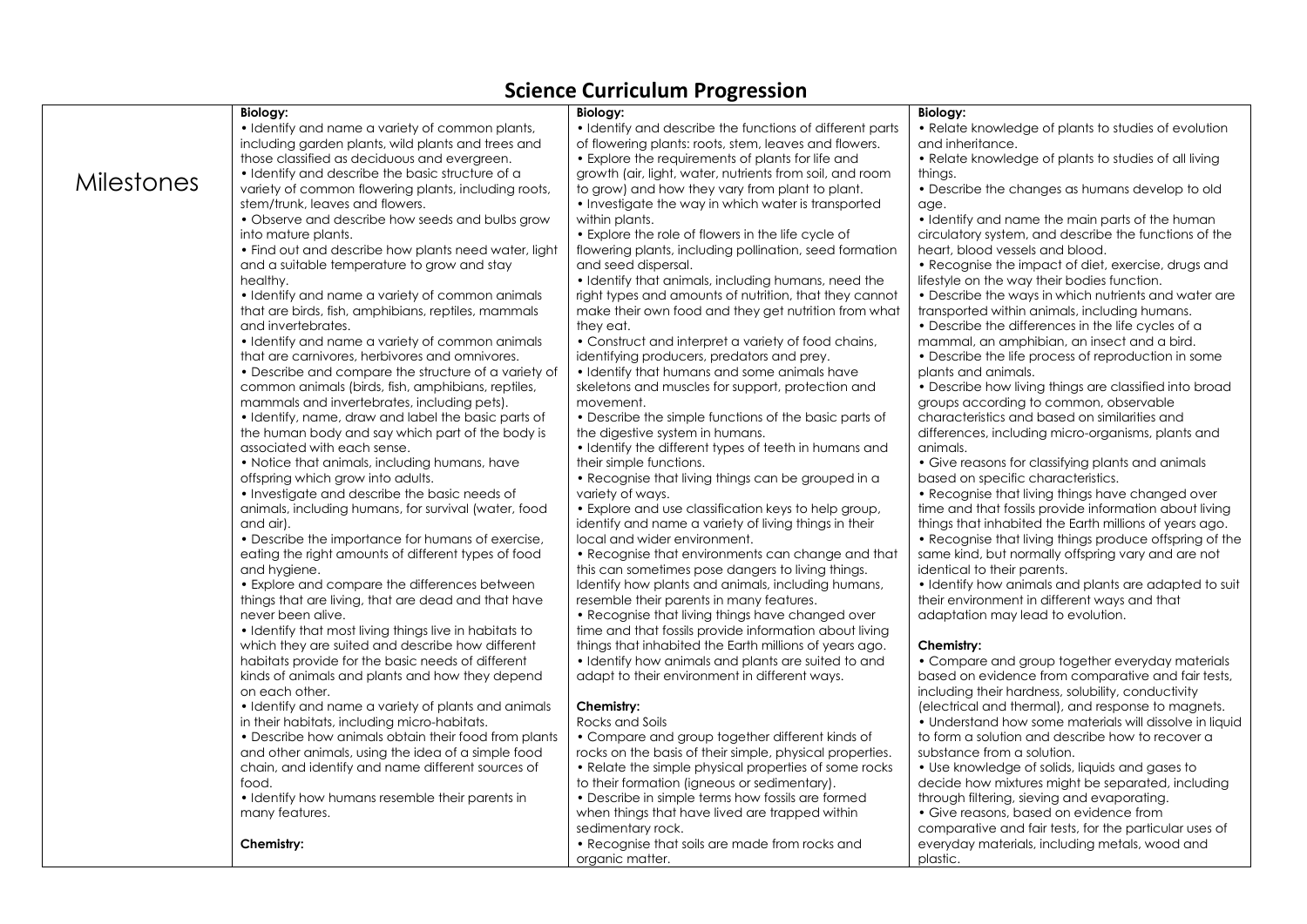| • Distinguish between an object and the material<br>from which it is made.                                                                                                                                                                                                                                                                                                                                                                                                                                                                                                                                                                                                                                                                                              | States of                                                                                                                                                                                                                                                                                                                                                                                       |
|-------------------------------------------------------------------------------------------------------------------------------------------------------------------------------------------------------------------------------------------------------------------------------------------------------------------------------------------------------------------------------------------------------------------------------------------------------------------------------------------------------------------------------------------------------------------------------------------------------------------------------------------------------------------------------------------------------------------------------------------------------------------------|-------------------------------------------------------------------------------------------------------------------------------------------------------------------------------------------------------------------------------------------------------------------------------------------------------------------------------------------------------------------------------------------------|
| • Identify and name a variety of everyday materials,<br>including wood, plastic, glass, metal, water and<br>rock.                                                                                                                                                                                                                                                                                                                                                                                                                                                                                                                                                                                                                                                       | • Compo<br>to wheth<br>• Observ                                                                                                                                                                                                                                                                                                                                                                 |
| • Describe the simple physical properties of a variety<br>of everyday materials.<br>• Compare and group together a variety of<br>everyday materials on the basis of their simple<br>physical properties.<br>• Find out how the shapes of solid objects made<br>from some materials can be changed by squashing,<br>bending, twisting and stretching.<br>• Identify and compare the suitability of a variety of<br>everyday materials, including wood, metal, plastic,                                                                                                                                                                                                                                                                                                   | they are I<br>temperat<br>(°C), build<br>$\bullet$ Identify<br>condens<br>rate of ev<br><b>Physics:</b><br>• Compc<br>• Notice                                                                                                                                                                                                                                                                  |
| glass, brick/rock, and paper/cardboard for<br>particular uses.                                                                                                                                                                                                                                                                                                                                                                                                                                                                                                                                                                                                                                                                                                          | two obje<br>distance.<br>• Observ                                                                                                                                                                                                                                                                                                                                                               |
| <b>Physics:</b><br>• Notice and describe how things move, using<br>simple comparisons such as faster and slower.<br>• Compare how different things move.<br>• Observe and name a variety of sources of light,<br>including electric lights, flames and the Sun,<br>explaining that we see things because light travels<br>from them to our eyes.<br>• Observe and name a variety of sources of sound,<br>noticing that we hear with our ears.<br>• Identify common appliances that run on<br>electricity.<br>• Construct a simple series electrical circuit.<br>• Observe the apparent movement of the Sun<br>during the day.<br>• Observe changes across the four seasons.<br>• Observe and describe weather associated with<br>the seasons and how day length varies. | and attrc<br>• Compc<br>everyday<br>attractec<br>materials<br>• Describ<br>• Predict<br>each oth<br>• Recogr<br>and that<br>• Notice<br>$\bullet$ Recogr<br>dangero<br>eyes.<br>• Recogr<br>from a lig<br>• Find pa<br>change.<br>• Identify<br>them with<br>• Recogr<br>through c<br>• Identify<br>• Constru<br>identifyin<br>wires, bul<br>• Identify<br>series circ<br>part of a<br>• Recogr |
|                                                                                                                                                                                                                                                                                                                                                                                                                                                                                                                                                                                                                                                                                                                                                                         |                                                                                                                                                                                                                                                                                                                                                                                                 |

#### Matter

are and aroup materials together, according

they are solids, liquids or gases.

e that some materials change state when heated or cooled, and measure the ture at which this happens in dearees Celsius

ding on their teaching in mathematics.

the part played by evaporation and cation in the water cycle and associate the vaporation with temperature.

are how things move on different surfaces. that some forces need contact between  $\cot s$ , but magnetic forces can act at a

e how magnets attract or repel each other act some materials and not others.

are and aroup together a variety of v materials on the basis of whether they are d to a magnet, and identify some magnetic materials.

e magnets as having two poles.

whether two magnets will attract or repel er, depending on which poles are facing.

hise that they need light in order to see things dark is the absence of light.

that light is reflected from surfaces.

hise that light from the Sun can be us and that there are ways to protect their

hise that shadows are formed when the light aht source is blocked by a solid object.

the find the way that the size of shadows

how sounds are made, associating some of th something vibrating.

 $n$  ise that vibrations from sounds travel a medium to the ear.

**common appliances that run on electricity.** 

uct a simple series electrical circuit, ig and naming its basic parts, including cells,

lbs, switches and buzzers. whether or not a lamp will light in a simple

cuit, based on whether or not the lamp is complete loop with a battery. nise that a switch opens and closes a circuit

and associate this with whether or not a lamp lights in a simple series circuit.

• Demonstrate that dissolving, mixing and changes of state are reversible changes.

• Explain that some changes result in the formation of new materials, and that this kind of change is not usually reversible, including changes associated with burning, oxidation and the action of acid on bicarbonate of soda.

#### **Physics:**

**Magnets** 

• Describe magnets as having two poles.

• Predict whether two magnets will attract or repel each other, depending on which poles are facing.

#### Forces

• Explain that unsupported objects fall towards the Earth because of the force of gravity acting between the Earth and the falling object.

• Identify the effect of drag forces, such as air resistance, water resistance and friction, that act between moving surfaces.

• Describe, in terms of drag forces, why moving objects that are not driven tend to slow down.

• Understand that force and motion can be transferred through mechanical devices such as gears, pulleys, levers and springs.

• Understand that some mechanisms, including levers, pulleys and gears, allow a smaller force to have a greater effect.

• Understand that light appears to travel in straight lines.

• Use the idea that light travels in straight lines to explain that objects are seen because they give out or reflect light into the eyes.

• Use the idea that light travels in straight lines to explain why shadows have the same shape as the objects that cast them, and to predict the size of shadows when the position of the light source changes.

• Explain that we see things because light travels from light sources to our eyes or from light sources to objects and then to our eyes.

• Find patterns between the pitch of a sound and features of the object that produced it.

• Find patterns between the volume of a sound and the strength of the vibrations that produced it.

• Recognise that sounds get fainter as the distance from the sound source increases.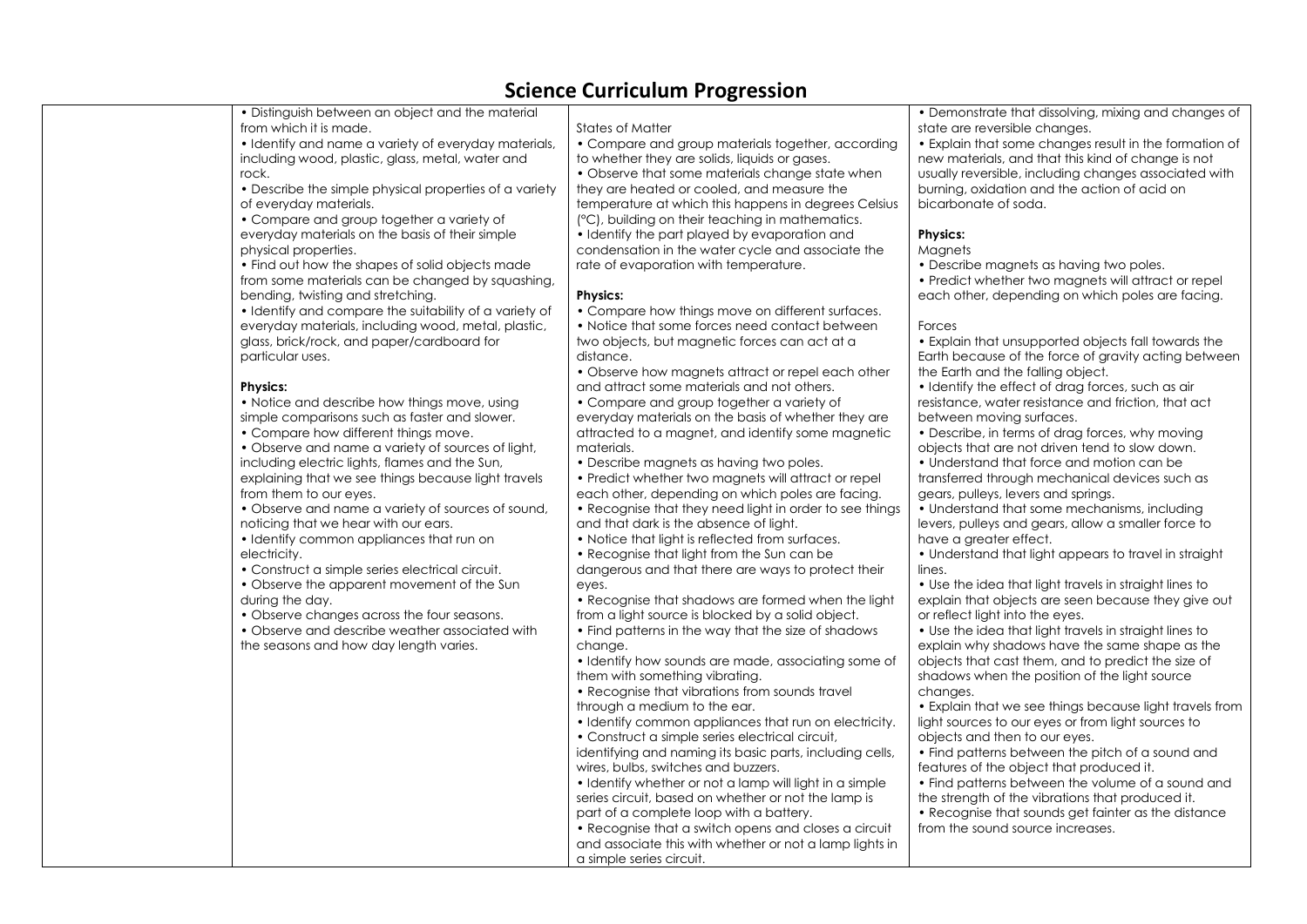|  | SCIENCE CUITICUIUM Progression<br>• Recognise some common conductors and<br>insulators, and associate metals with being good<br>conductors.<br>• Describe the movement of the Earth relative to the<br>Sun in the solar system.<br>• Describe the movement of the Moon relative to the<br>Earth. | • Associate the brightness of a lamp or the volume of<br>a buzzer with the number and voltage of cells used in<br>the circuit.<br>• Compare and give reasons for variations in how<br>components function, including the brightness of<br>bulbs, the loudness of buzzers and the on/off position<br>of switches.<br>• Use recognised symbols when representing a simple<br>circuit in a diagram.<br>• Describe the movement of the Earth, and other<br>planets, relative to the Sun in the solar system.<br>• Describe the movement of the Moon relative to the<br>Earth.<br>• Describe the Sun, Earth and Moon as approximately<br>spherical bodies.<br>• Use the idea of the Earth's rotation to explain day<br>and night and the apparent movement of the sun<br>across the sky. |
|--|--------------------------------------------------------------------------------------------------------------------------------------------------------------------------------------------------------------------------------------------------------------------------------------------------|-------------------------------------------------------------------------------------------------------------------------------------------------------------------------------------------------------------------------------------------------------------------------------------------------------------------------------------------------------------------------------------------------------------------------------------------------------------------------------------------------------------------------------------------------------------------------------------------------------------------------------------------------------------------------------------------------------------------------------------------------------------------------------------|
|  |                                                                                                                                                                                                                                                                                                  |                                                                                                                                                                                                                                                                                                                                                                                                                                                                                                                                                                                                                                                                                                                                                                                     |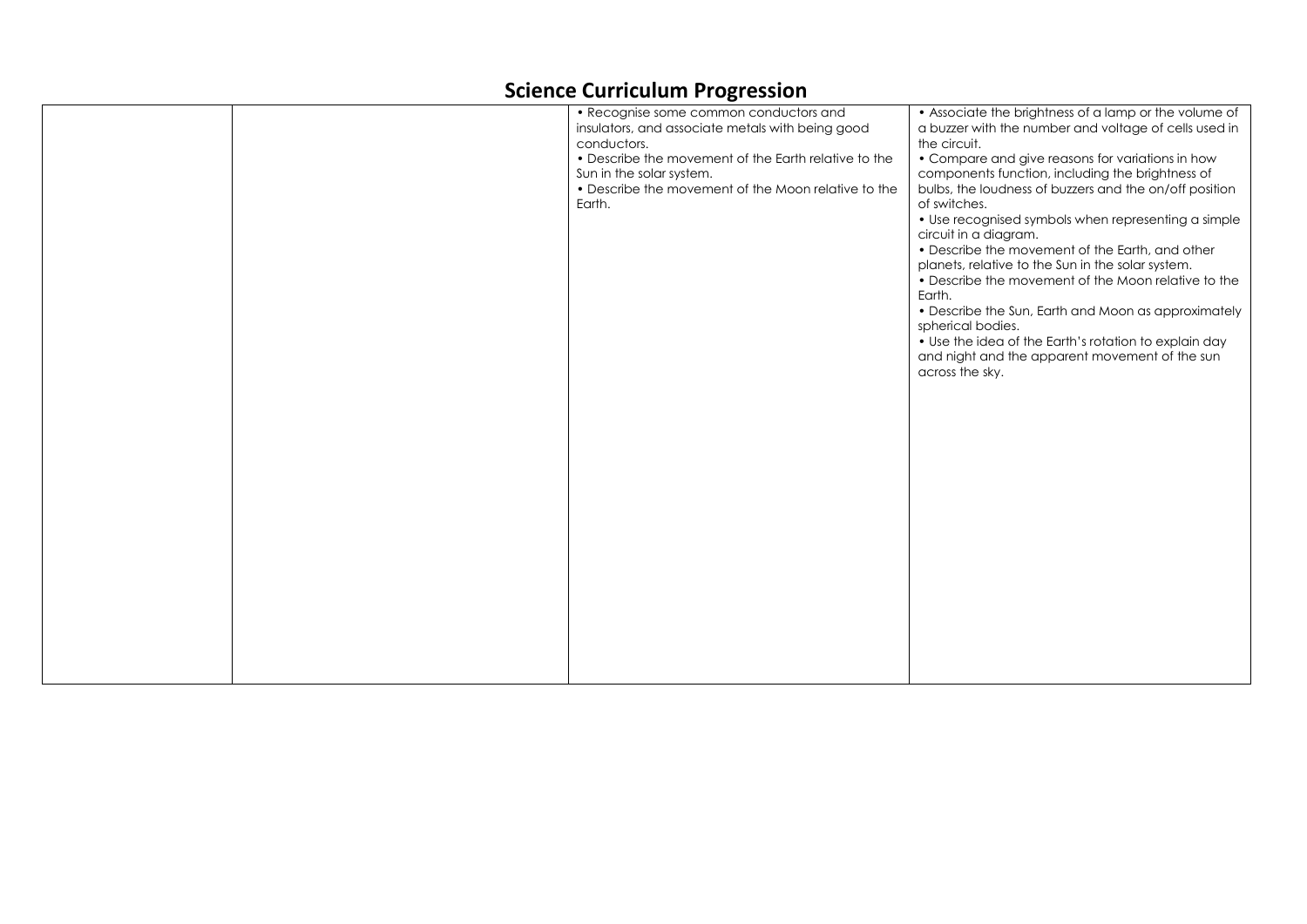|           | To work scientifically:                            |                                          | To work scientifically:                                 |                                                         | To work scientifically:                                  |                                       |
|-----------|----------------------------------------------------|------------------------------------------|---------------------------------------------------------|---------------------------------------------------------|----------------------------------------------------------|---------------------------------------|
|           | • Ask simple questions.                            |                                          | • Ask relevant questions.                               |                                                         | • Plan enquiries, including recognising and controlling  |                                       |
|           | • Observe closely, using simple equipment.         |                                          | • Set up simple, practical enquiries and comparative    |                                                         | variables where necessary.                               |                                       |
|           | • Perform simple tests.                            |                                          | and fair tests.                                         |                                                         | • Use appropriate techniques, apparatus, and             |                                       |
|           | • Identify and classify.                           |                                          | • Make accurate measurements using standard units,      |                                                         | materials during fieldwork and laboratory work.          |                                       |
|           | • Use observations and ideas to suggest answers to |                                          | using a range of equipment, e.g. thermometers and       |                                                         | • Take measurements, using a range of scientific         |                                       |
|           | questions.                                         |                                          | data loggers.                                           |                                                         | equipment, with increasing accuracy and precision.       |                                       |
|           | • Gather and record data to help in                |                                          | • Gather, record, classify and present data in a        |                                                         | • Record data and results of increasing complexity       |                                       |
|           | answering questions.                               |                                          | variety of ways to help in answering questions.         |                                                         | using scientific diagrams and labels, classification     |                                       |
|           |                                                    |                                          | • Record findings using simple scientific language,     |                                                         | keys, tables, bar and line graphs, and models.           |                                       |
|           |                                                    |                                          | drawings, labelled diagrams, bar charts and tables.     |                                                         | • Report findings from enquiries, including oral and     |                                       |
|           |                                                    |                                          |                                                         | • Report on findings from enquiries, including oral and | written explanations of results, explanations involving  |                                       |
|           |                                                    |                                          | written explanations, displays or presentations of      |                                                         | causal relationships, and conclusions.                   |                                       |
|           |                                                    |                                          | results and conclusions.                                |                                                         | • Present findings in written form, displays and other   |                                       |
|           |                                                    |                                          | • Use results to draw simple conclusions and suggest    |                                                         | presentations.                                           |                                       |
|           |                                                    |                                          | improvements, new questions and predictions for         |                                                         | • Use test results to make predictions to set up further |                                       |
|           |                                                    |                                          | setting up further tests.                               |                                                         | comparative and fair tests.                              |                                       |
|           |                                                    |                                          | • Identify differences, similarities or changes related |                                                         | • Use simple models to describe scientific ideas,        |                                       |
|           |                                                    |                                          | to simple, scientific ideas and processes.              |                                                         | identifying scientific evidence that has been used to    |                                       |
|           |                                                    |                                          | • Use straightforward, scientific evidence to answer    |                                                         | support or refute ideas or arguments.                    |                                       |
|           |                                                    |                                          | questions or to support their findings.                 |                                                         |                                                          |                                       |
|           |                                                    |                                          |                                                         |                                                         |                                                          |                                       |
|           |                                                    |                                          |                                                         |                                                         |                                                          |                                       |
|           |                                                    |                                          |                                                         |                                                         |                                                          |                                       |
|           | <b>WALT</b> investigate living                     | WALT investigate plant                   | <b>WALT</b> investigate                                 | <b>WALT</b> investigate                                 | <b>WALT understand</b>                                   | <b>WALT</b> understand animals        |
|           | thinas                                             | growth                                   | movement, forces and                                    | electrical circuits                                     | movement, forces and                                     | and humans                            |
|           | Create an environment                              | Grow a selection of                      | magnets                                                 | Children will make an                                   | magnets                                                  | Why might (suggest)                   |
|           | for woodlice in the forest                         | plants, looking into what                | Investigate practical                                   | electric quiz board. By                                 | Investigate practical                                    | children in countries                 |
|           | school area $-$ Prove that                         | each plant needs to                      | applications of the                                     | the end of this lesson                                  | applications of the                                      | affected by war become                |
|           | this is a successful                               | grow. Document growth                    | understanding of which                                  | children will be able to                                | understanding of which                                   | illŝ                                  |
|           | habitat                                            | and changes. Seasonal                    | materials are not                                       | make a quiz board using                                 | materials are not                                        | Investigate malnutrition.             |
|           |                                                    | changes can be linked.                   | attracted to magnets.                                   | multiple series circuits.                               | attracted to magnets.                                    | (Milestone $2 -$ see page)            |
|           | <b>WALT</b> investigate                            |                                          | Suggest some uses for                                   |                                                         | Suggest some uses for                                    | 175 for example).                     |
| POP tasks | materials                                          | <b>WALT</b> investigate                  | this in school.                                         | WALT investigate sound                                  | this in school.                                          |                                       |
|           | Investigate materials<br>suitable for a baby owl   | materials                                |                                                         | and hearing                                             |                                                          | <b>WALT</b> create shadow             |
|           | nest.                                              | Paper is unsuitable for a                | <b>WALT</b> understand animals<br>and humans            | Suggest a way to prove<br>the relationship between      | <b>WALT understand Moon</b><br>phases                    | puppets                               |
|           |                                                    | model boat. Do you<br>agree or disagree? |                                                         | vibration and pitch.                                    | In this lesson the children                              | Children plan, test and               |
|           | <b>WALT</b> investigate sound                      | (reason and justify)                     | How are predators<br>affected by changes in             | True or false? Higher                                   | use their Moon diaries as                                | make puppets for a<br>shadow theatre. |
|           | and hearing                                        | Devise other hypothesis                  | the natural environment?                                | notes are louder than                                   | a source of information                                  | Extension lesson 2 that               |
|           | Suggest - How can we                               | like this and test them.                 | (Milestone $2 -$ see page)                              | lower notes.                                            | to investigate how the                                   | follows has the                       |
|           | protect our ears from                              |                                          | 176 for example)                                        |                                                         | Moon appears to                                          | performance and                       |
|           | loud sounds? (Milestone                            | <b>WALT</b> investigate what is          |                                                         | WALT investigate states of                              | change shape over a                                      | evaluation of the activity.           |
|           | $1 -$ see page 124 for                             | needed for a healthy                     | <b>WALT</b> investigate fossils.                        | matter                                                  | month. By the end of the                                 | Ideally arrange for a                 |
|           | example)                                           | lifestyle                                | Create a fact file about                                | Suggest practical uses                                  | lesson the children are                                  | class of younger children             |
|           |                                                    | Create a picture book                    | how fossils are formed,                                 | between the relationship                                | able to explain that the                                 | to be the audience for                |
|           | <b>WALT</b> understand plants                      | for younger children to                  | where fossils may be                                    | between temperature                                     | Moon looks as if it                                      | the performance.                      |
|           | Create a spotters guide                            | demonstrate what they                    | found and how they can                                  | and evaporation.                                        | changes shape                                            |                                       |
|           | to school plants using a                           | know about keeping                       | be safely collected.                                    |                                                         |                                                          | WALT create a                         |
|           | categorisation key.                                | healthy.                                 |                                                         | Suggest. (Milestone 2 –                                 | because, although half<br>of it is always illuminated    | guidebook                             |
|           |                                                    |                                          |                                                         |                                                         |                                                          |                                       |